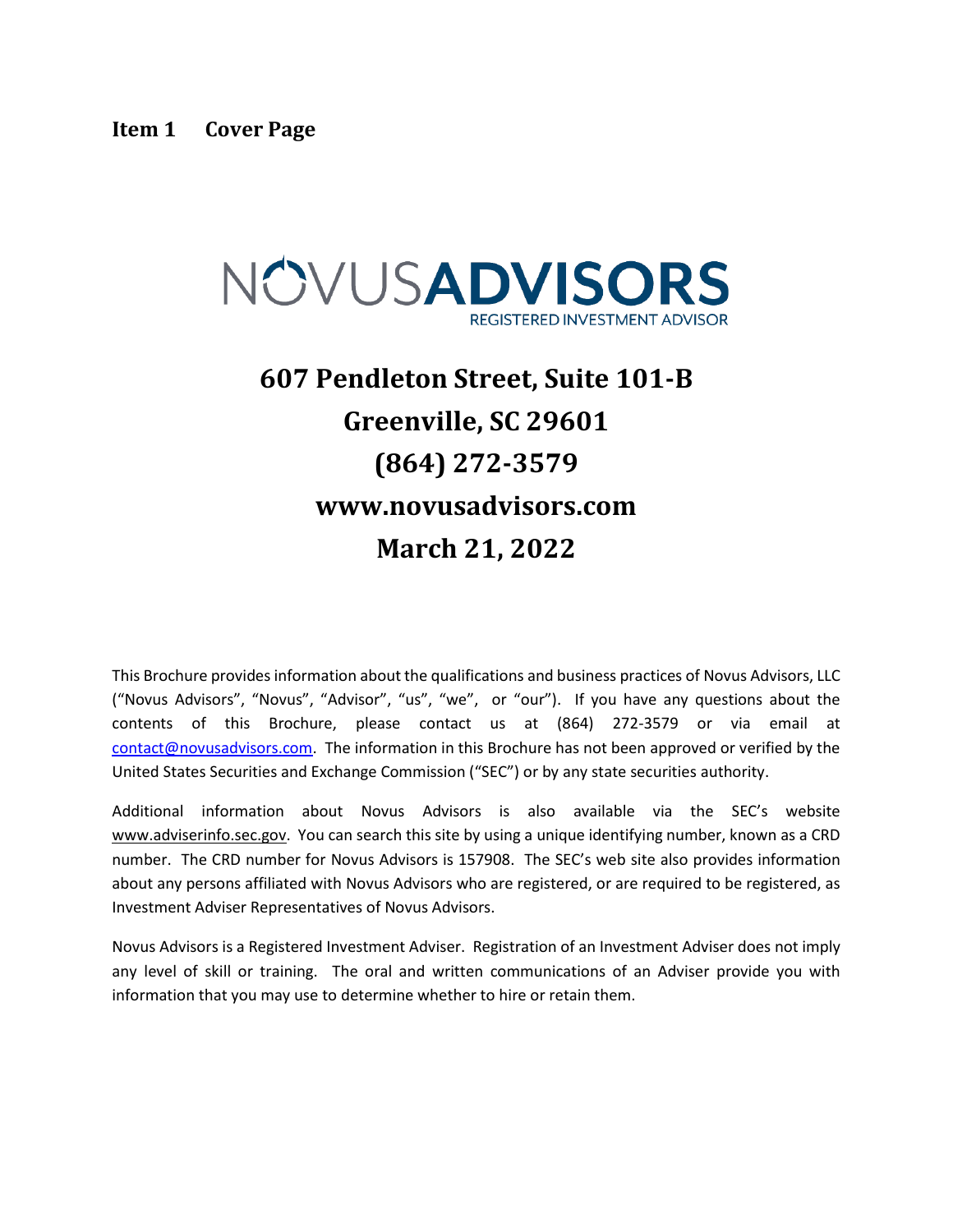# <span id="page-1-0"></span>**Item 2 Material Changes**

This section only discusses any material changes to this Form ADV Part 2A disclosure document which we will refer to in this document as the brochure. Since the date of our last annual update to this brochure, which was March 31, 2021, we have made the following material changes to our ADV:

- 1. We amended Item 5 to remove language regarding prorating fees for large deposits and withdrawals during the billing period;
- 2. We amended Items 4 and 5 to describe the services and fees associated with outside money managers;
- 3. We amended Item 12 to more accurately disclose soft dollar benefits;
- 4. We amended Item 15 to disclose we do not have standing letters of authorization on file for our clients.

In the future, this section of the Brochure will discuss only the specific material changes that were made to the Brochure and will provide you with a summary of all material changes that have occurred since the last filing of this Brochure. This section will also identify the date of our last annual Brochure update.

We will ensure that you receive a summary of any material changes to this and subsequent Brochures within 120 days of the close of our business' fiscal year end which is December 31. We will provide other ongoing disclosure information about material changes as they occur. We will also provide you with information on how to obtain the complete brochure. Currently, our Brochure may be requested at any time, without charge, by contacting Jennifer Belshe at (864) 272-3579.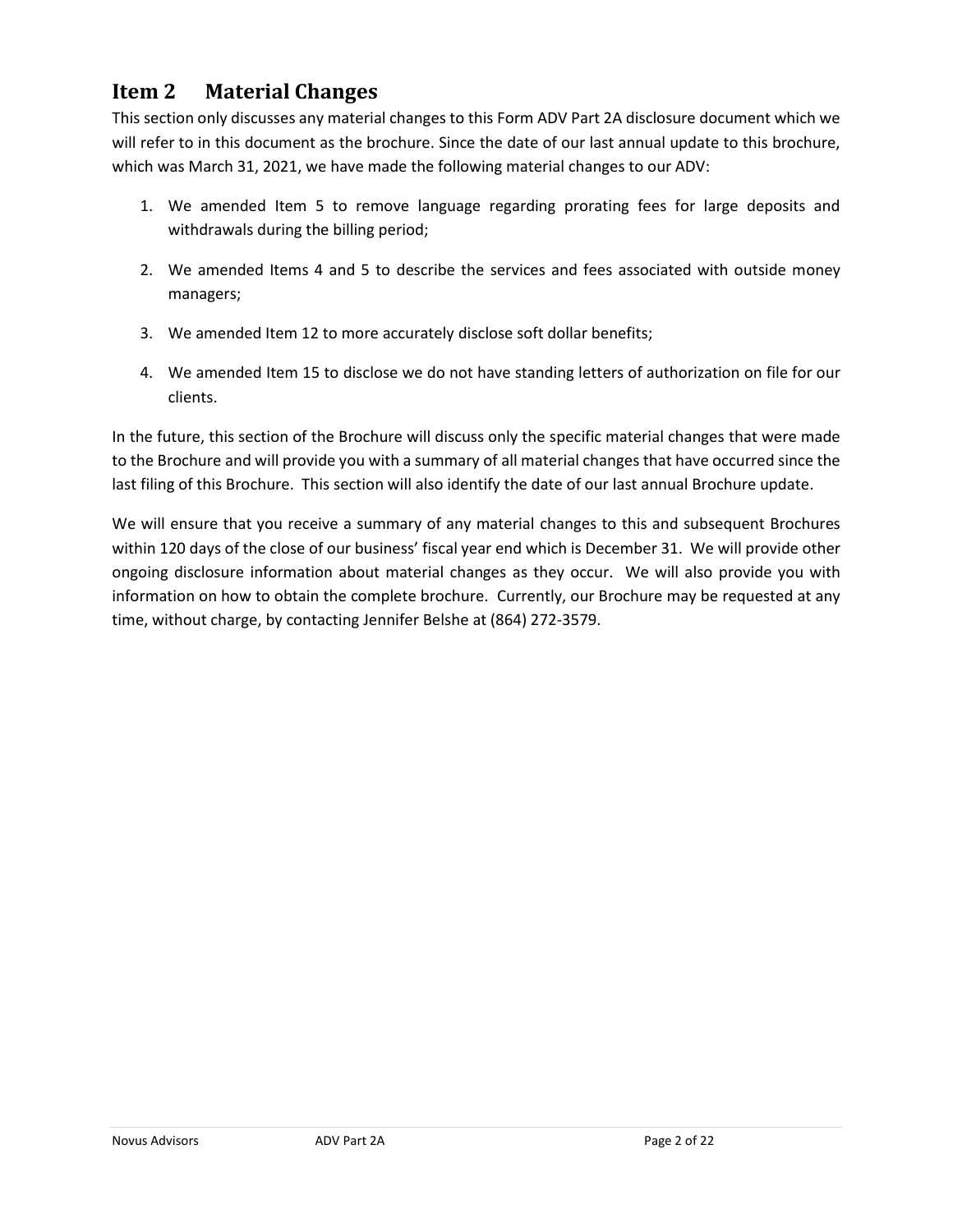# <span id="page-2-0"></span>**Item 3 - Table of Contents**

| Item 1            |                                                                                               |
|-------------------|-----------------------------------------------------------------------------------------------|
| Item <sub>2</sub> |                                                                                               |
|                   |                                                                                               |
|                   |                                                                                               |
|                   |                                                                                               |
|                   |                                                                                               |
|                   |                                                                                               |
|                   |                                                                                               |
|                   |                                                                                               |
|                   |                                                                                               |
|                   | Item 11 - Code of Ethics, Participation or Interest in Client Accounts and Personal Trading16 |
|                   |                                                                                               |
|                   |                                                                                               |
|                   |                                                                                               |
|                   |                                                                                               |
|                   |                                                                                               |
|                   |                                                                                               |
|                   |                                                                                               |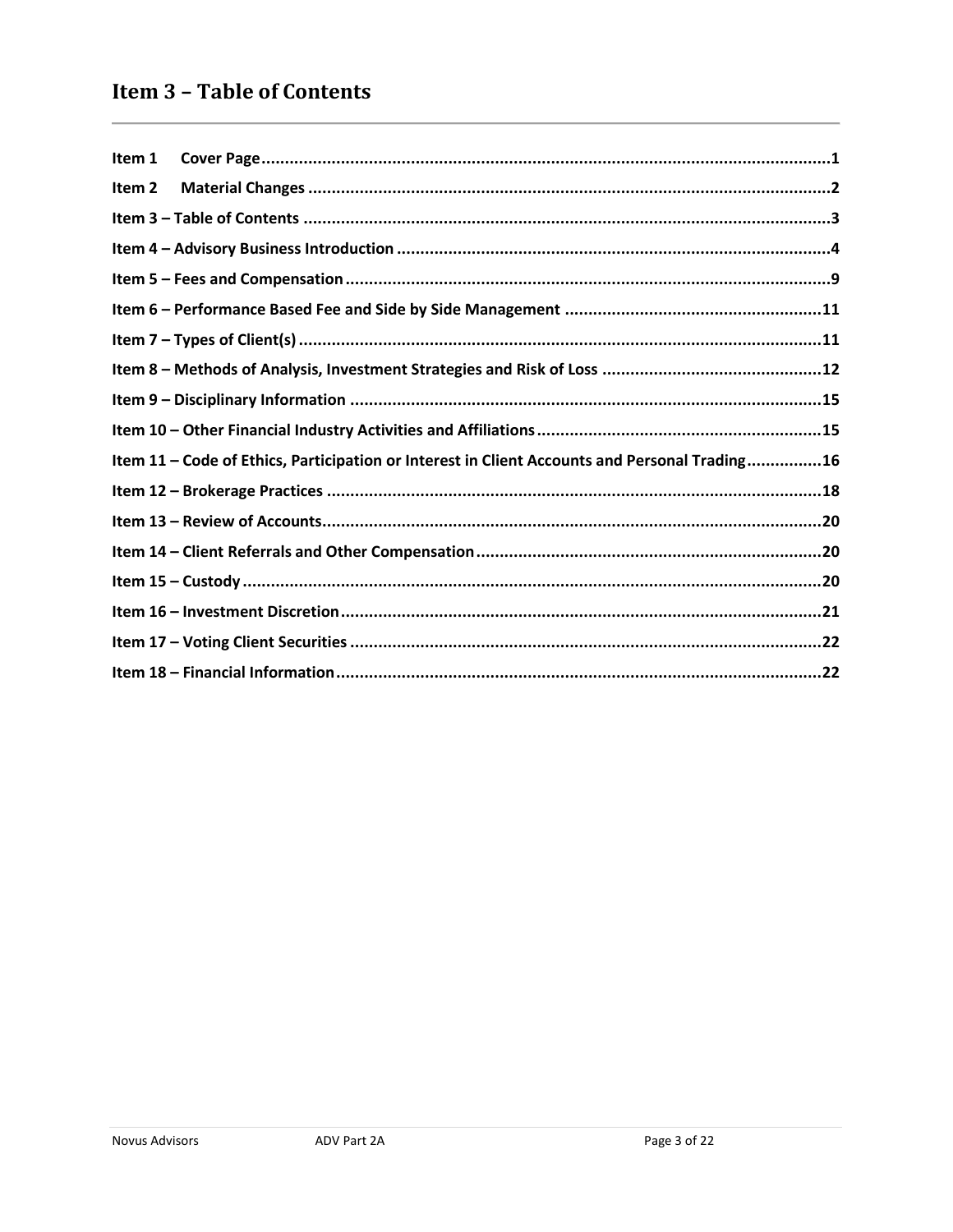### <span id="page-3-0"></span>**Our Advisory Business**

Novus Advisors is a registered investment adviser with the Securities and Exchange Commission ("SEC"). The Adviser has been in business since 2011. The principal owners of Novus are Jennifer M. Belshe, Member and Christopher G. Connelly, Member.

#### **Services**

Novus provides its clients with investment advisory services consisting of discretionary and nondiscretionary asset management through the use of equity, fixed income and balanced portfolios and Financial and Retirement Planning.

Novus does not provide legal, tax or accounting advice or services and clients should not assume that Novus is providing such services at any time. Also, clients should understand that, generally speaking, securities or other investments for which Novus provides advice to clients are not deposits or obligations of any bank, are not endorsed or guaranteed by any bank and are not insured by the Federal Deposit Insurance Corporation, the Federal Reserve Board or any other governmental agency and that neither Novus nor any of its affiliated companies is a trust or banking institution.

#### **Active Asset Management**

Asset Management service will involve the use of mutual fund and exchange-traded fund portfolios and/or the purchase and sale of individual securities which Novus may implement for clients directly. In addition, where deemed appropriate, Novus may provide access to particular investment products such as fixed-indexed annuities or other insurance products through an affiliated company. Novus' services and processes are designed to determine and address each client's specific investment needs through formulation of an asset allocation strategy tailored to meet the client's financial situation, objectives, time horizon, income needs and risk tolerance. Clients may also impose restrictions on Novus' ability to implement particular types of investments on his or her behalf.

\* Please note that pursuant to the investment advisory agreement you are obligated to notify us promptly when your financial situation, goals, objectives, or needs change. \*

Under certain conditions, securities from outside accounts may be transferred into your advisory account; however, we may recommend that you sell any security if we believe that it is not suitable for the current recommended investment strategy. Additionally, trading may be required to meet initial allocation targets, after substantial cash deposits that require investment allocation, and/or after a request for a withdrawal that requires liquidation of a position.

Periodically, your account may need to be rebalanced or reallocated in order to reestablish the targeted percentages of your initial asset allocation. This rebalancing or reallocation will occur as required or pursuant to the schedule we have determined together.

You will be responsible for all tax consequences resulting from the sale of any security, rebalancing or reallocation of the account. You are responsible for any taxable events in these instances. We are not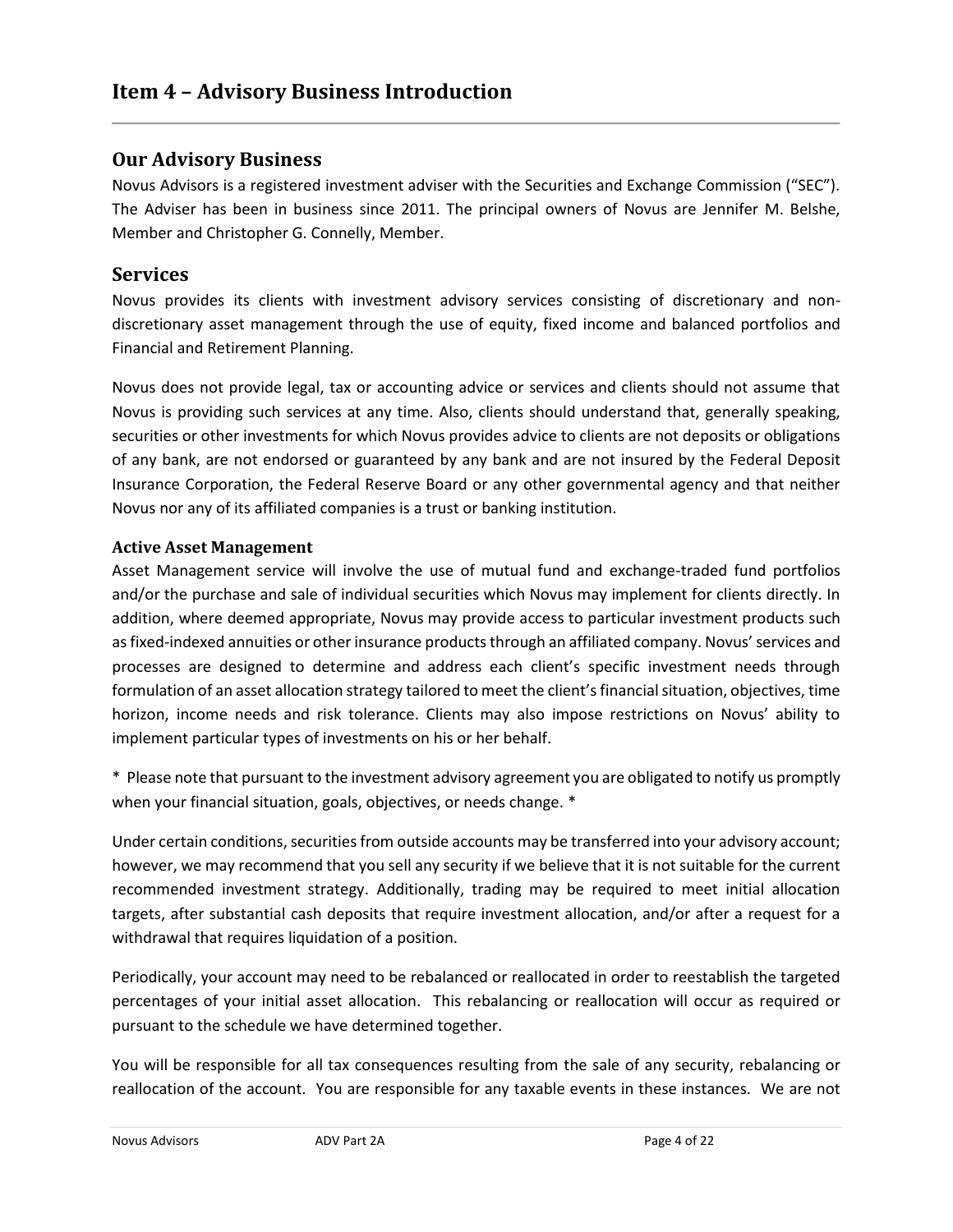tax professionals and do not give tax advice. However, we will work with your tax professionals to assist you with tax planning.

You will be notified of any purchases or sales through trade confirmations and statements that are provided by the custodian. These statements list the total value of the account, itemize all transaction activity, and list the types, amounts, and total value of securities held. You will at all times maintain full and complete ownership rights to all assets held in your account, including the right to withdraw securities or cash, proxy voting and receiving transaction confirmations.

#### **Outside Money Managers**

We may determine that opening an account with a professional third-party money manager is in your best interests. We have contracts with several third-party money managers.

These programs allow you to obtain portfolio management services that typically require higher minimum account sizes outside of the program. The money managers selected under these programs will have discretion to determine the securities they buy and sell within the account, subject to reasonable restrictions imposed by you. Due to the nature of these programs, each of the independent money managers is obligated to provide you with a separate disclosure document. You should carefully review this document for important and specific program details, including pricing.

Under these programs, we may:

- Assist in the identification of investment objectives
- Recommend specific investment style and asset allocation strategies
- Assist in the selection of appropriate money managers and review performance and progress
- Recommend reallocation among managers or styles within the program
- Recommend the hiring and firing of money managers utilized by you.

You should read the ADV Part 2 disclosure document of the money manager you select for complete details on the charges and fees you will incur.

#### **Financial and Retirement Planning**

Through this process we explore areas such as cash flow analysis, retirement planning, investment management, risk management, tax management, education planning and estate planning. We approach each situation with creativity, commitment and expertise to put a plan in place that best suits your individual needs and goals. As you work towards your goals, we will work with you to monitor your progress, and make adjustments as needed.

In performing financial planning services, we typically examine and analyze your overall financial situation, which may include issues such as taxes, insurance needs, overall debt, credit, business planning, retirement savings and reviewing your current investment program. Our services may focus on all or only one of these areas depending upon the scope of our engagement with you.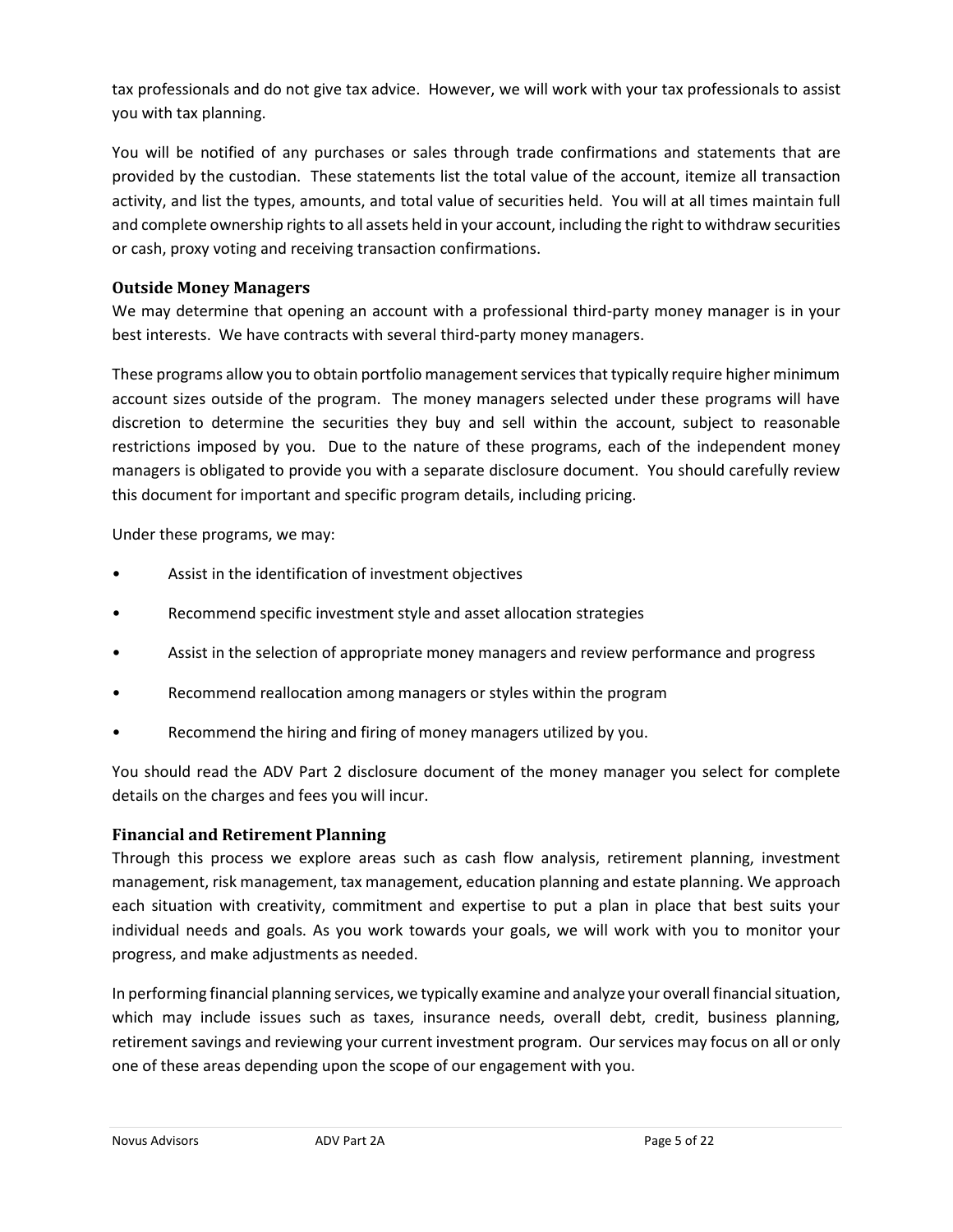It is essential that you provide the information and documentation we request regarding your income, investments, taxes, insurance, estate plan, etc. We will discuss your investment objectives, needs and goals, but you are obligated to inform us of any changes. We do not verify any information obtained from you, your attorney, accountant or other professionals.

We obtain information from a wide variety of publicly available sources. We do not have any inside private information about any investments that are recommended. All recommendations developed by us are based upon our professional judgment. We cannot guarantee the results of any of our recommendations. Choosing which advice to follow is your decision.

### **ERISA**

Novus offers various levels of advisory and consulting services to employee benefit plans ("Plans") and to the participants of such plans ("Participants"). The services are designed to assist plan sponsors ("Plan Sponsors") in meeting their management and fiduciary obligations to the Participants under the Employee Retirement Income Securities Act ("ERISA") and the Pension Protection Act of 2006 ("PPA").

Novus will provide services to Plan Sponsors and their Participants in the form of education services to Plan committees, Participant education services, developing an investment policy statement, providing investment recommendations and performance monitoring, selection of Qualified Default Investment Alternative ("QDIA"), and providing general information about the Plan to Plan Sponsors and Participants. Plan Sponsors must make the ultimate decision to retain Novus for pension consulting and other advisory services including, but not limited to, services at the Participant level. The Plan Sponsor is free to seek independent advice about the appropriateness of any recommended services for the plan.

Both parties acknowledge that if the Account is subject to the Employee Retirement Income Security Act of 1974, as amended (ERISA), the following provisions will apply:

- The Adviser acknowledges that it is a "fiduciary" with respect to the Client as that term is defined under Section 3(21)(A) of ERISA.
- The person signing this Agreement on behalf of the Client acknowledges its status as a "named fiduciary" with respect to the control and management of the assets held in the Account, and agrees to notify the Adviser promptly of any change in the identity of the named fiduciary with respect to the Account;
- The Adviser agrees to obtain and maintain an ERISA bond satisfying the requirements of Section 412 of ERISA and include The Adviser and its members, agents and employees among those insured under that bond unless provided by the Plan.

When delivering ERISA fiduciary services, we will perform those services for the retirement plan as a fiduciary and will act in good faith and with the degree of diligence, care and skill that a prudent person rendering similar services would exercise under similar circumstances. In our capacity as a 3(21) plan fiduciary, we will conduct research to determine appropriate investment selections and allocations and to project potential ranges of returns and market values over various time periods and using various cash flows to assist the plan sponsor in determining the appropriate model(s)investment(s) for the retirement plan.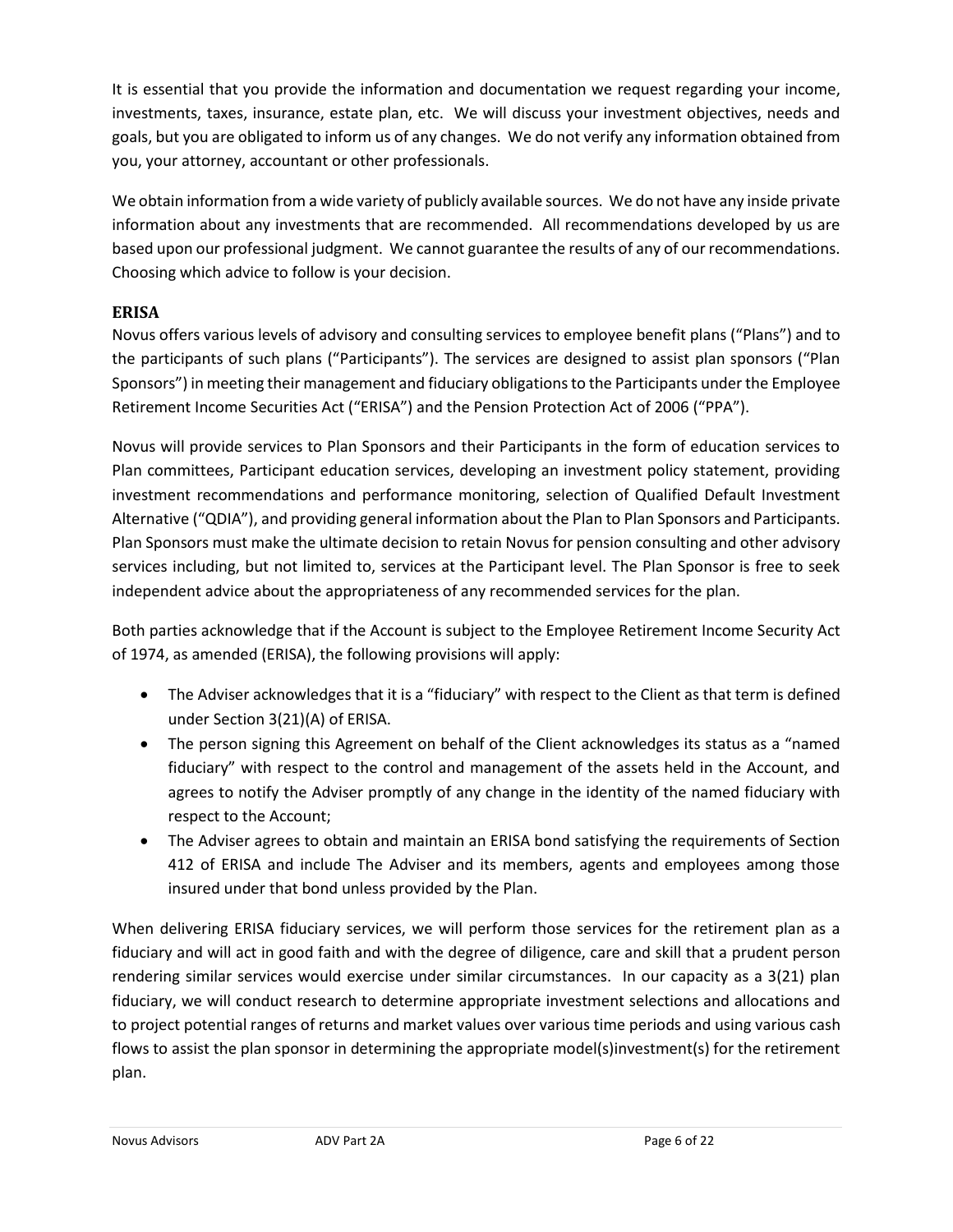Under this arrangement the Adviser is appointed by the plan sponsor or trustee to determine a recommended lineup of investments to be included in the Plan. These recommendations are presented to the Plan Sponsor, who has the ultimate responsibility to accept or reject the recommendation. The Adviser will not have any further responsibility to communicate instructions to any third‐party, including the custodian, and/or third‐party administrator. The Adviser will/will not communicate directly with the recordkeeper regarding administrative and recordkeeping matters arising under the Adviser's investment advisory agreement with the Plan Sponsor, or more generally about the recordkeeper's services to the *Plan.*

The Adviser will provide the Plan Sponsor with a sample investment policy statement. Each retirement Plan Sponsor should adopt a final investment policy statement ("IPS") which serves as a guide for the Adviser's investment advisory services. The Adviser offers the following 3(21) services:

- Plan design and asset selection consultation
- Develop and annually review Investment Policy Statement ("IPS")
- Develop investment menu according to the IPS
- Review plan sponsor's stated financial criteria for each investment option
- Monitor each investment option according to the IPS
- Quarterly portfolio statements, rate of return reports, asset allocation statements
- Provide investment research and performance information on investment options
- Investment option replacement guidance
- Personal consultations with the plan sponsor as necessary
- Develop Plan Investment Committee Charter, as needed
- Fiduciary due diligence assistance
- Attendance at Plan Committee and other meetings
- Annual Fiduciary Plan Review
- Fiduciary education services to Plan Committee
- Participant education, guidance, and enrollment
- Vendor coordination assistance
- Benchmarking services

The Adviser will conduct research to determine appropriate investment selections and allocations and to project potential ranges of returns and market values over various time periods and using various cash flows to assist the Plan Sponsor in determining the appropriate investment options for the retirement plan.

The data used to select the investment options is based on estimated, forward-looking performance of various asset classes and subclasses to create our forward-looking capital markets assumptions (e.g., expected return, expected standard deviation, correlation, etc.). Past performance and the return estimates of the asset classes and the indices that correspond to these asset classes may not be representative of actual future performance. Actual results could differ, based on various factors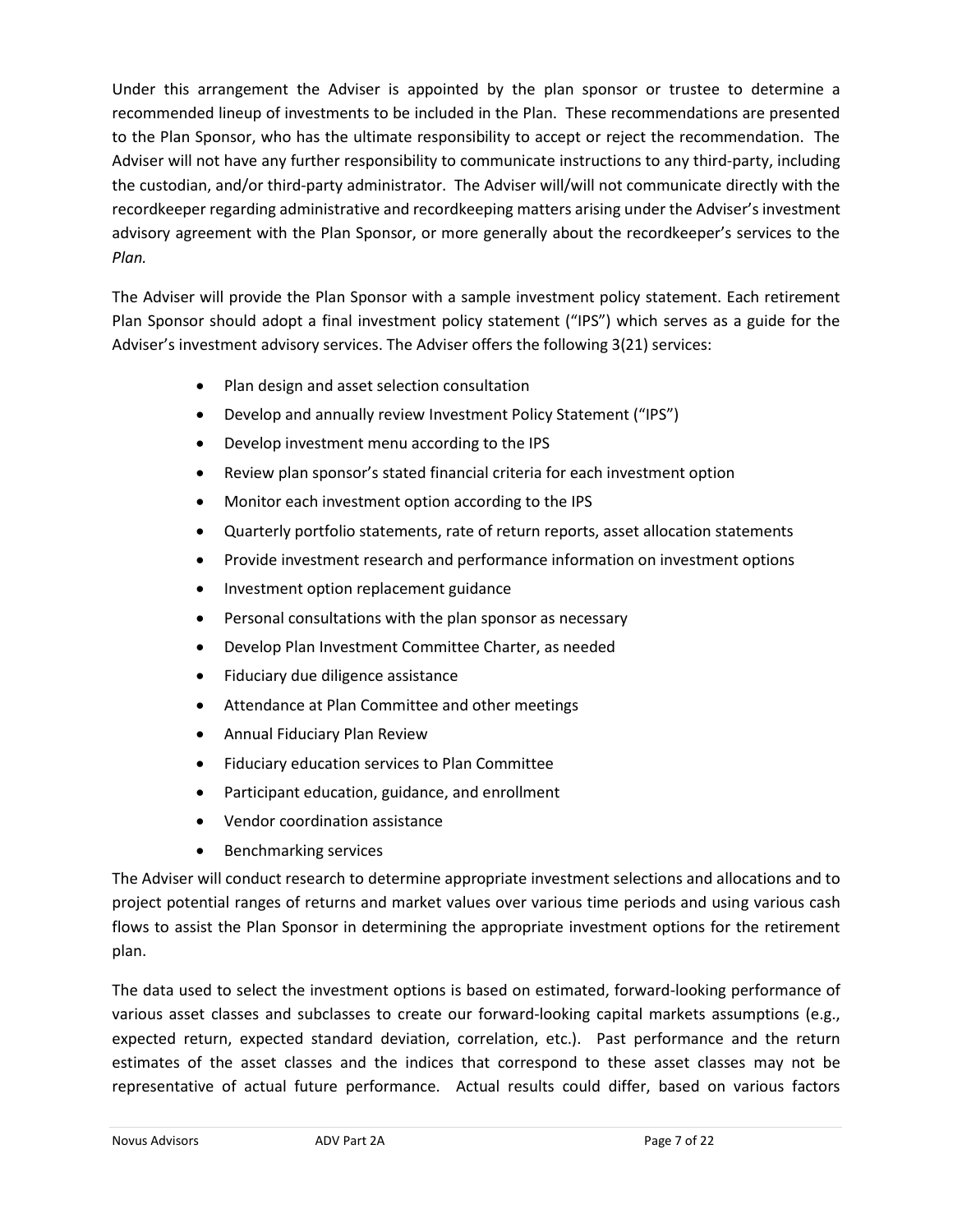including the expenses associated with the management of the portfolio, the portfolio's securities versus the securities comprising the various indices and general market conditions. Before a specific investment is selected, other factors such as economic trends, which may influence the choice of investments and risk tolerance, should be considered. The Adviser has the responsibility and authority to recommend the investment line up including evaluating investment managers and mutual fund companies, individual mutual funds, and money market funds which may be retained or replaced. The Plan Sponsor has the responsibility and authority to make the final decision regarding what investments to include and when to add or exclude a specific security.

The Client confirms that any instructions that have been given to the Adviser with regard to the Account are consistent with the governing plan documents and investment policy statements of the plan.

Except as otherwise provided under ERISA the Adviser shall not be liable for any error of judgment or mistake of law or for any loss suffered by the Client in connection with the matters to which this Agreement relates except a loss resulting from the Adviser's breach of its fiduciary duty, negligence, misconduct or bad faith.

The Adviser is not (i) the "administrator" of the Plan as defined in § 3(16)(A) of ERISA or (ii) the "plan administrator" of the Plan as defined in Section 414(g) of the Internal Revenue Code of 1986, as amended (the "Code");

The Adviser is neither a law firm nor a public accounting firm and Adviser will not provide legal or accounting advice;

The Client acknowledges that the services covered by this Agreement are consultative, and give no investment authority ("discretion") or responsibility to the Adviser over any assets of the Plan or Participant regardless of how and where the assets are held. Throughout the term of this Agreement, the Plan or Participant retains full discretion to supervise, manage and direct the assets that may be held with any affiliated or unaffiliated third-party.

The Adviser encourages plan sponsors to consult with other professional advisors since we do not provide tax or legal advice that may affect asset classes or allocations. The Adviser will apply any guidelines the client supplies, as directed, however, compliance with these restrictions or guidelines, is the client's responsibility.

#### **Non-Discretionary 3(21) Fiduciary Services**

When the Adviser performs "3(21) Fiduciary Services," the Adviser will act as a co-fiduciary "investment adviser" that provides "investment advice" as defined under Section 3(21) of ERISA. Under this arrangement the Adviser is appointed by the plan sponsor or trustee to determine a recommended lineup of investments to be included in the Plan. These recommendations are presented to the Plan Sponsor, who has the ultimate responsibility to accept or reject the recommendation. The Adviser will not have any further responsibility to communicate instructions to any third‐party, including the custodian, and/or third‐party administrator. The Adviser will/will not communicate directly with the recordkeeper regarding administrative and recordkeeping matters arising under the Adviser's investment advisory agreement with the Plan Sponsor, or more generally about the recordkeeper's services to the *Plan.*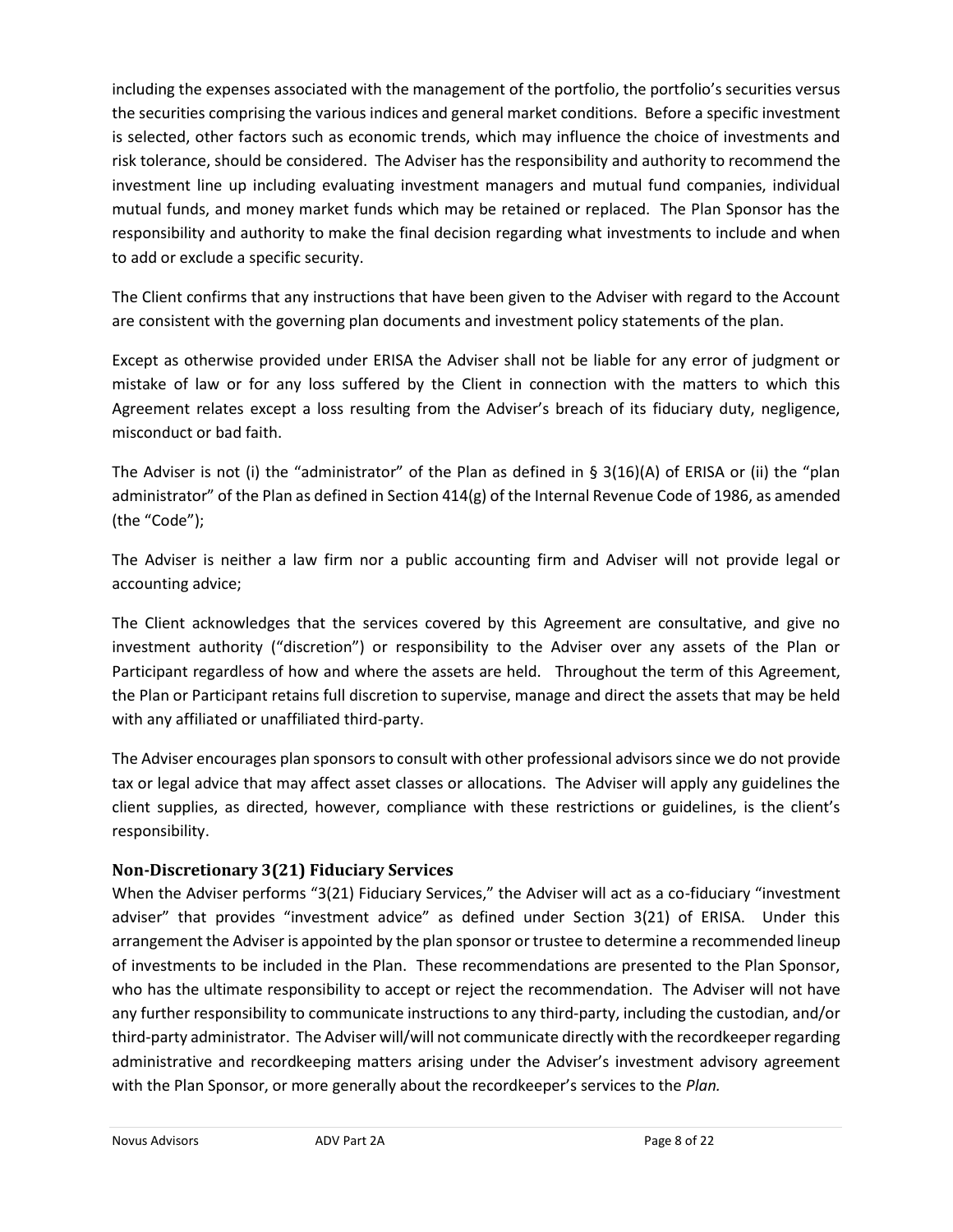#### *Discretionary 3(38) Fiduciary Services*

When a client engages the Adviser to perform "3(38) Fiduciary Services", the Adviser acts as an "investment manager" (as defined in Section 3(38) of ERISA) with respect to the performance of discretionary fiduciary investment services. Under this arrangement the Adviser is appointed by the Plan Sponsor or trustee and accepts discretion over plan assets and assumes full responsibility and liability for fiduciary functions concerning decisions related to the plan assets.

### **Wrap Fee**

The Adviser does not sponsor or participate in a third-party sponsored wrap fee program.

#### **Assets Under Management**

As of December 31, 2021, we had a total of \$164,433,288; \$ 96,325,638 in discretionary assets under management and \$68,107,650 in non-discretionary assets under management. Additionally, we have \$7,627,910 in assets under advisement.

# <span id="page-8-0"></span>**Item 5 – Fees and Compensation**

Clients should be aware that similar or comparable services may be available from other firms including other investment management firms at a cost higher or lower than that available through Novus.

#### **Asset Management Fee Schedule**

Novus Advisors does not impose a minimum account balance for the opening of an account with the Adviser. Novus is solely compensated for its investment advisory services by charging the client a management fee based on the market value of the client's assets under our management. The fee charged is based upon the amount of money invested. Multiple accounts of immediately related family members may be considered one consolidated account for billing purposes. Fees are billed quarterly in advance based upon the market value of the assets at the end of the preceding quarter. If the client's relationship with Novus begins or ends during a calendar quarter, the client's fee will be prorated for the appropriate number of days completed or remaining in the quarter and, where applicable, the client will be issued a refund for the portion of his or her quarterly fee paid in advance which was otherwise unearned.

Our fees are based upon the fee schedule set forth below:

| <b>AUM</b>                  | Fee   |
|-----------------------------|-------|
| Under \$250,000             | 1.25% |
| \$250,001 to \$1,000,000    | 1.00% |
| \$1,000,001 to \$5,000,000  | .85%  |
| \$5,000,001 to \$10,000,000 | .65%  |
| Over \$10,000,000           | .5%   |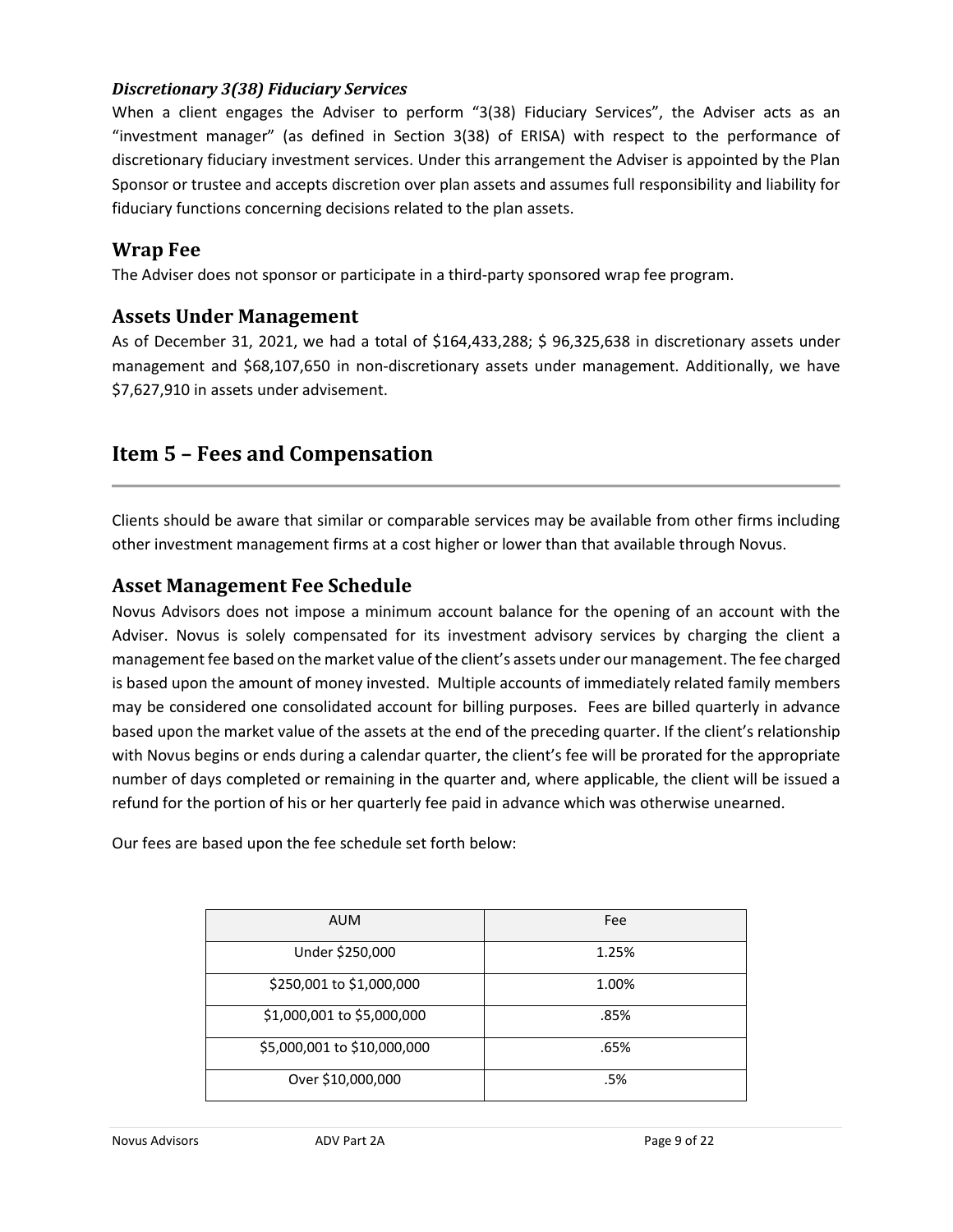The fees shown above are annual fees. Novus may negotiate the amount of the client's fee depending upon circumstances including but not limited to account composition and complexity, other client, employee or family relationships, etc. which may result in different fees being charged by Novus for client accounts similar in composition and objectives. Novus employees and their family related accounts may be charged a reduced fee, or no fee, for our services. No increase in the annual fee shall be effective without prior written notification. Novus Advisors believes the advisory fee is reasonable considering the fees charged by other investment advisers offering similar services/programs.

### **Outside Money Manager**

Novus Advisors charges a reduced fee, in addition to the fee charged by the outside money manager. Novus charges a fee of 0.50% - 0.85% based on the complexity of the clients needs. The fee you will pay will be disclosed on the executed advisory agreement. Please refer to the outside money manager's ADV Part 2 for a full description of their fees.

# **Retirement Plan Services Fees**

For the retirement plan advisory business in which Novus participates described in the section on ADVISORY BUSINESS above, Novus is paid a percentage of plan assets which generally ranges from 0.35% to 1.10%. Novus' fee is deducted from plan assets on a monthly basis by a third-party administrator and is paid directly to Novus.

### **Payment of Fee**

The client may pay his or her fee to Novus directly upon receipt of an invoice from Novus or the client may authorize his or her custodian to directly debit Novus' fee from his or her account or accounts upon request. If the client chooses the latter method, his or her custodian will not confirm Novus' fee but will pay the amount based on the fee amount communicated to the custodian and send Novus' fee directly them. The Client will receive at least quarterly statements from the custodian which will show the amount of the fee which has been sent to Novus. The client should confirm the accuracy of Novus' fee calculation upon receipt of the custodial statement.

# **Third-party Fees**

Our fees do not include brokerage commissions, transaction fees, and other related costs and expenses. You may incur certain charges imposed by custodians and other third parties. These include fees charged by managers, custodial fees, deferred sales charges, odd-lot differentials, transfer taxes, wire transfer and electronic fund fees, and other fees and taxes on brokerage accounts and securities transactions. Mutual funds, money market funds and exchange-traded funds (ETFs) also charge internal management fees, which are disclosed in the fund's prospectus. These fees may include, but are not limited to, a management fee, upfront sales charges, and other fund expenses. Certain strategies offered by us may involve investment in mutual funds and/or ETFs. Load and no-load mutual funds may pay annual distribution charges, sometimes referred to as "12(b)(1) fees". These 12(b)(1) fees come from fund assets, and thus indirectly from clients' assets.

We do not receive any compensation from these fees. All of these fees are in addition to the management fee you pay us. You should review all fees charged to fully understand the total amount of fees you will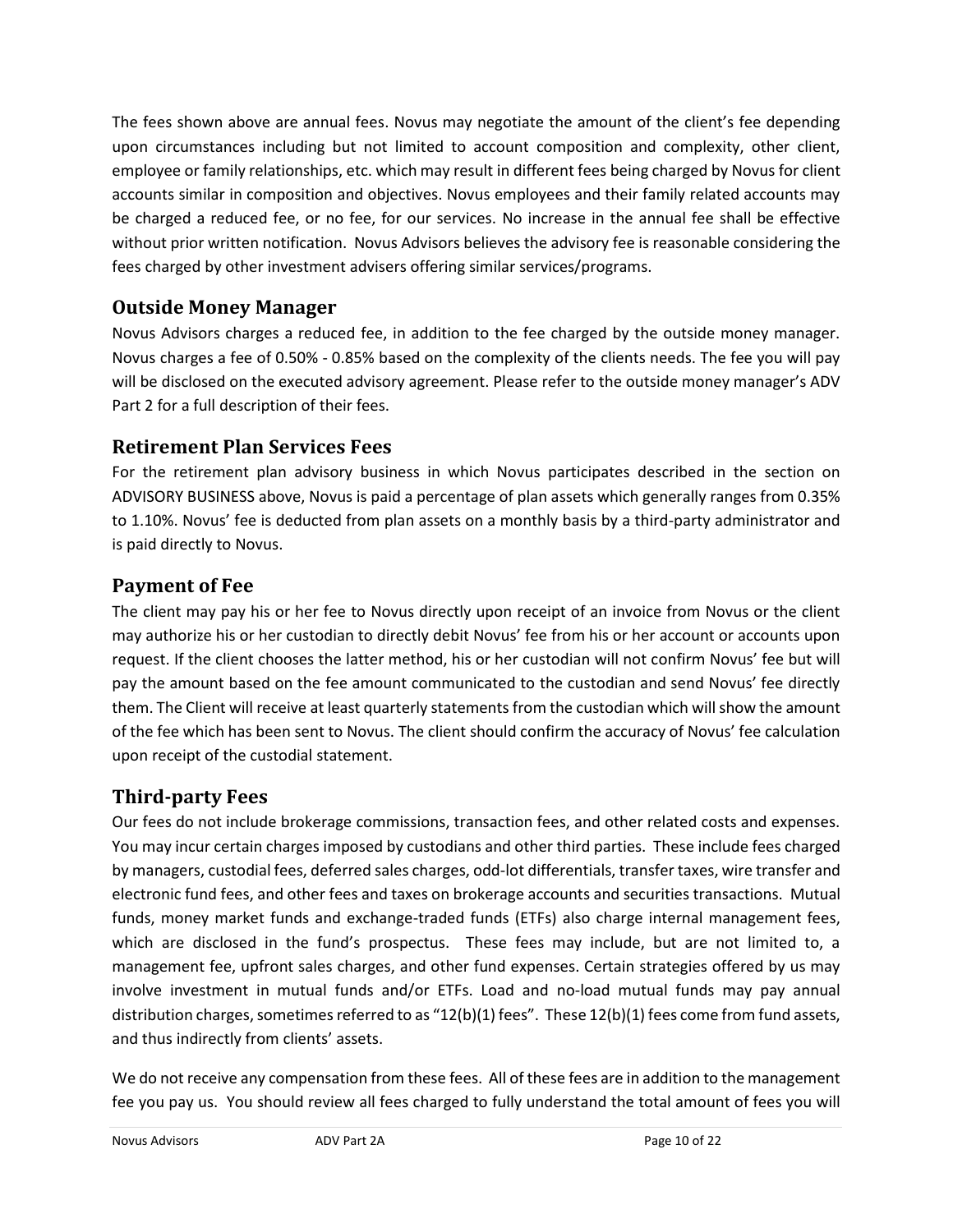pay. Services similar to those offered by us may be available elsewhere for more or less than the amounts we charge. Our brokerage practices are discussed in more detail under Item 12 – Brokerage Practices.

# **Other Compensation**

Employees of Novus are licensed to sell insurance products and may receive compensation in the form of insurance commissions or similar fees as a result of the purchase or sale by clients of fixed-indexed annuities or other products such as life, health, long-term care or disability insurance through Novus Wealth Management, LLC which is affiliated with Novus through common ownership and which may also receive compensation as a result of the purchase or sale by our clients of fixed-indexed annuities or other insurance products described above. If a client purchases one or more of these forms of insurance through Novus Wealth Management, LLC, compensation in the form of commissions will be earned by the employees of Novus Advisors. This presents a conflict of interest on Novus' part since Novus may have an incentive to recommend these fixed-indexed annuities or other insurance products based on the compensation Novus or its affiliate, Novus Wealth Management, LLC, may receive as a result of the transaction. However, this conflict of interest is addressed by the transaction being reviewed on the client's behalf prior to being completed and by this disclosure of the conflict of interest. The client also has the option to purchase fixed-indexed annuities or other insurance products through another firm or individual of his or her choosing and is not obligated to purchase them through Novus Wealth Management, LLC, or to purchase them at all. Please refer to the section on OTHER FINANCIAL INDUSTRY ACTIVITIES AND AFFILIATIONS below for more information.

# **Financial and Retirement Planning**

There is currently no additional cost for planning services as it is covered by the asset management fee you will pay.

All recommendations developed by us are based upon our professional judgment. We cannot guarantee the results of any of our recommendations.

# <span id="page-10-0"></span>**Item 6 – Performance Based Fee and Side by Side Management**

We do not charge any performance-based fees. These are fees based on a share of capital gains on or capital appreciation of the assets of a client.

# <span id="page-10-1"></span>**Item 7 – Types of Client(s)**

Novus' clients include individuals, pension and profit-sharing plans, trusts, estates, charitable organizations, corporations or similar business entities and Taft-Hartley plans. Novus does not have a minimum account size.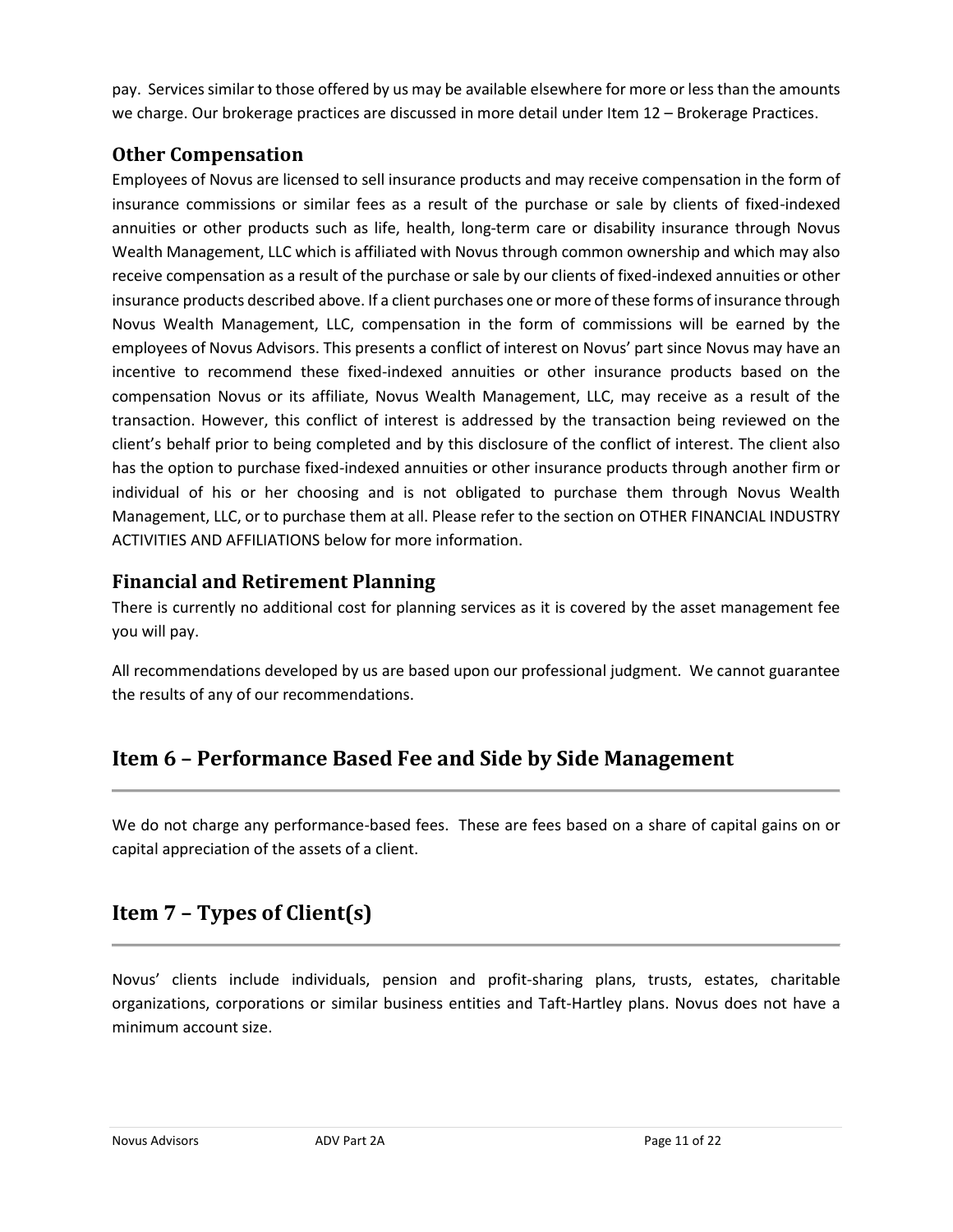### <span id="page-11-0"></span>**Methods of Analysis**

Novus' primary method of investment analysis and investment strategies involve the use of fundamental analysis, which is the analysis of a company's financial statements, its management, competitive advantages, markets, etc.:

#### **Fundamental Analysis**

Fundamental analysis is a technique that attempts to determine a security's value by focusing on the underlying factors that affect a company's actual business and its future prospects. Fundamental analysis is about using real data to evaluate a security's value. It refers to the analysis of the economic well-being of a financial entity as opposed to only its price movements.

In order to perform this analysis, we use many resources, such as:

- Morningstar
- Financial newspapers and magazines (e.g. Wall Street Journal, Forbes, etc.)
- Annual reports, prospectuses, filings
- Company press releases and websites

### **Investment Strategies**

The securities that Novus uses in its investment strategies and investment advice include equity securities such as exchange listed securities, securities traded over the counter and foreign issues; warrants; debt securities of corporations and similar entities; commercial paper; certificates of deposit; municipal and government securities and investment company securities such as mutual fund shares.

The investment strategies we use to implement any investment advice given to you include, but are not limited to:

- Long term purchases -securities held at least a year
- Trading -securities sold within 30 days
- Short sales
- Margin Transactions
- Option writing, including covered options, uncovered options or spreading strategies.

# **Risk of Loss**

We cannot guarantee our analysis methods will yield a return. In fact, a loss of principal is always a risk. Investing in securities involves a risk of loss that you should be prepared to bear. You need to understand that investment decisions made for your account by us are subject to various market, currency, economic, political and business risks. The investment decisions we make for you will not always be profitable nor can we guarantee any level of performance.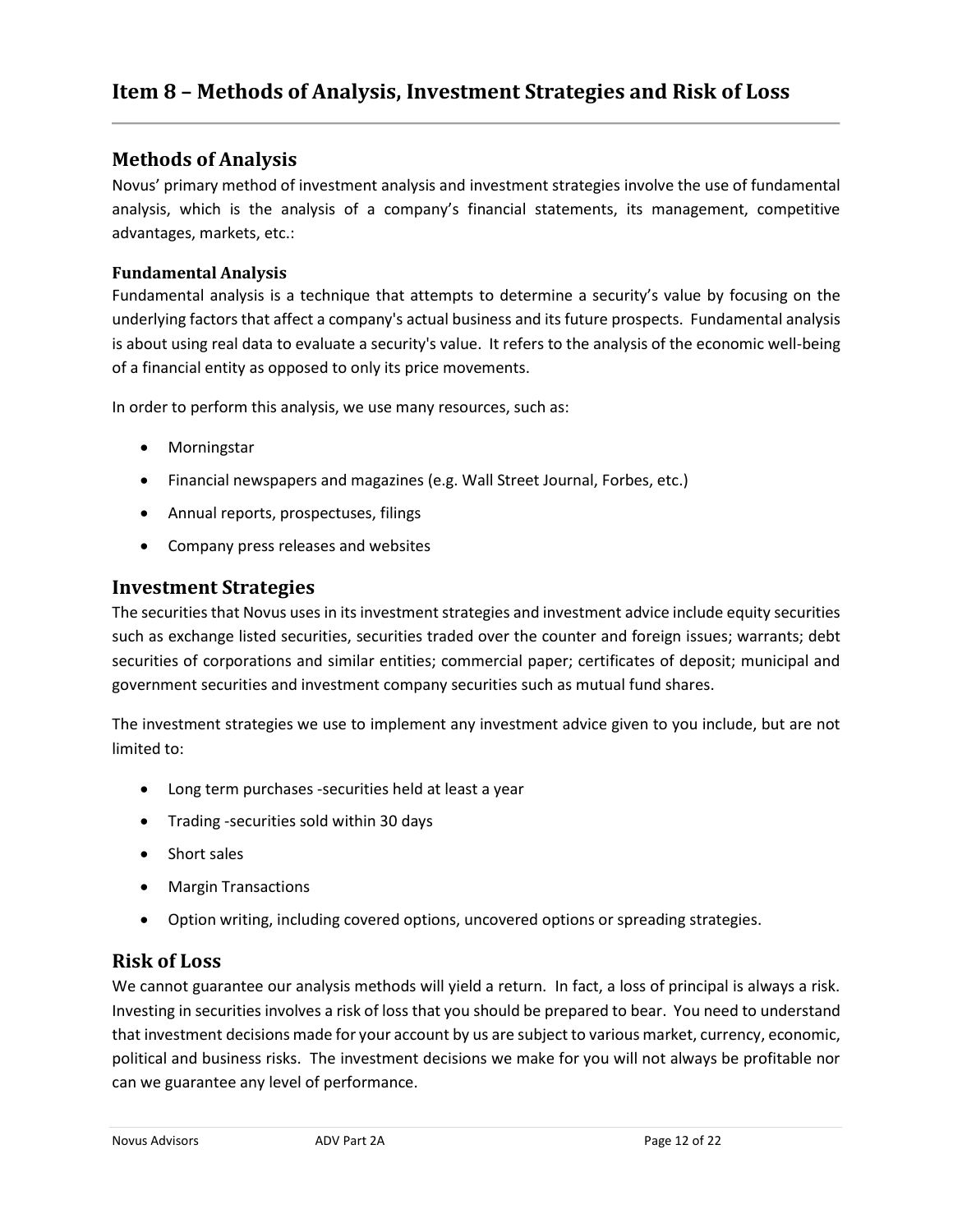#### **Analysis Method Risk**

#### *Fundamental Analysis Risk*

Fundamental analysis, when used in isolation, has a number of risks:

- There are an infinite number of factors that can affect the earnings of a company, and its stock price, over time. These can include economic, political and social factors, in addition to the various company statistics.
- The data used may be out of date.
- It is difficult to give appropriate weightings to the factors.
- It assumes that the analyst is competent.
- It ignores the influence of random events such as oil spills, product defects being exposed, and acts of God and so on.

#### **Product Risk**

#### *Exchange Traded Fund ("ETF") Risk*

Most ETFs are passively managed investment companies whose shares are purchased and sold on a securities exchange. An ETF represents a portfolio of securities designed to track a particular market segment or index. ETFs are subject to the following risks that do not apply to conventional funds:

- The market price of the ETF's shares may trade at a premium or a discount to their net asset value;
- An active trading market for an ETF's shares may not develop or be maintained; and
- There is no assurance that the requirements of the exchange necessary to maintain the listing of an ETF will continue to be met or remain unchanged

#### *Insurance Product Risk*

The rate of return on variable insurance products is not stable, but varies with the stock, bond and money market subaccounts that you choose as investment options. There is no guarantee that you will earn any return on your investment and there is a risk that you will lose money. Before you consider purchasing a variable product, make sure you fully understand all of its terms. Carefully read the prospectus. Some of the major risks include:

- Liquidity and Early Withdrawal Risk There may be a surrender charges for withdrawals within a specified period, which can be as long as six to eight years. Any withdrawals before a client reaches the age of 59  $\frac{1}{2}$  are generally subject to a 10 percent income tax penalty in addition to any gain being taxed as ordinary income.
- Sales and Surrender Charges Asset-based sales charges or surrender charges. These charges normally decline and eventually are eliminated the longer you hold your shares. For example, a surrender charge could start at 7 percent in the first year and decline by 1 percent per year until it reaches zero.
- Fees and Expenses There are a variety of fees and expenses which can reach 2% and more such as: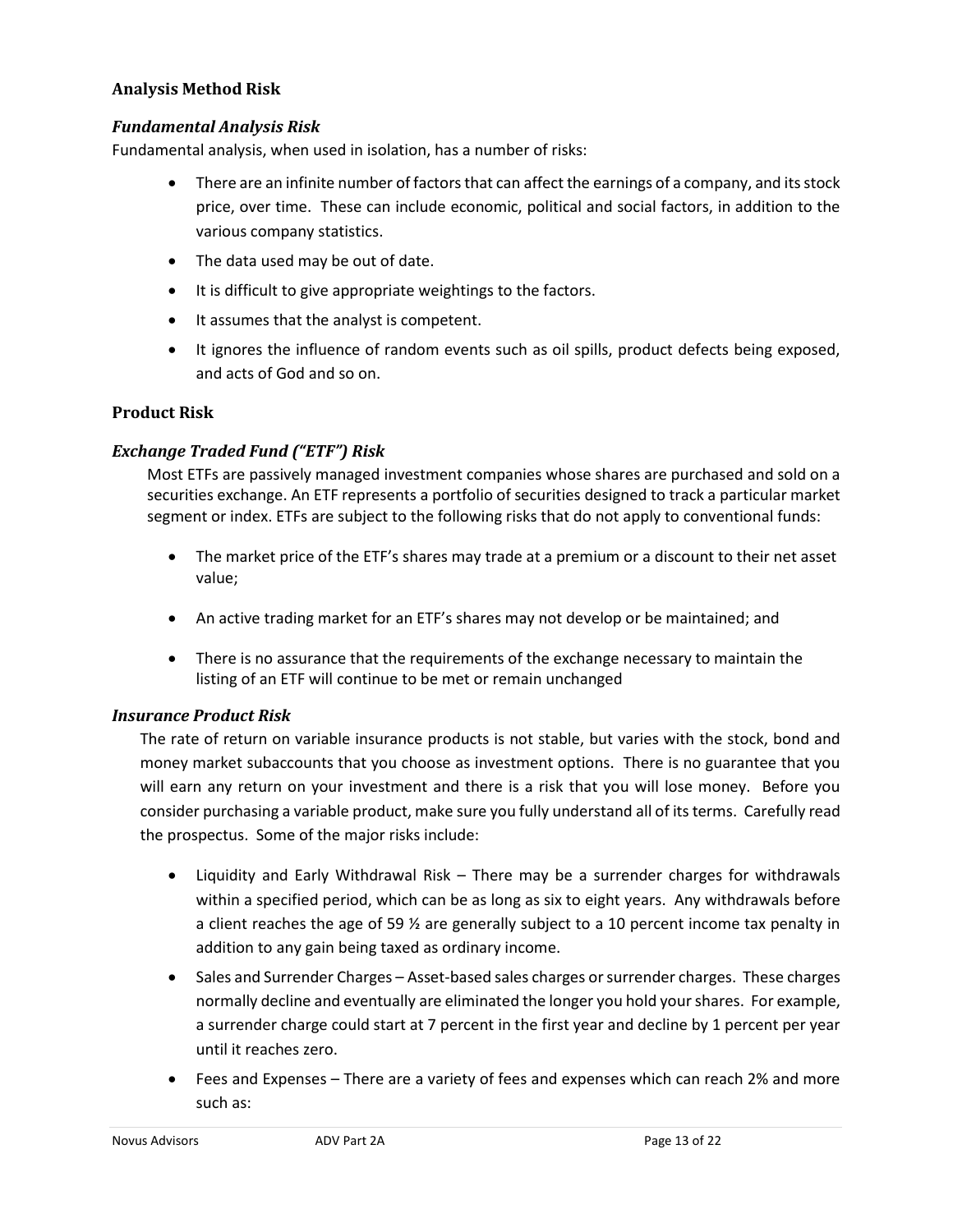- o Mortality and expense risk charges
- o Administrative fees
- o Underlying fund expenses
- o Charges for any special features or riders.
- Bonus Credits Some products offer bonus credits that can add a specified percentage to the amount invested ranging from 1 percent to 5 percent for each premium payment. Bonus credits, however, are usually not free. In order to fund them, insurance companies typically impose high mortality and expense charges and lengthy surrender charge periods.
- Guarantees Insurance companies provide a number of specific guarantees. For example, they may guarantee a death benefit or an annuity payout option that can provide income for life. These guarantees are only as good as the insurance company that gives them.
- Market Risk The possibility that stock fund or bond fund prices overall will decline over short or even extended periods. Stock and bond markets tend to move in cycles, with periods when prices rise and other periods when prices fall.
- Principal Risk The possibility that an investment will go down in value, or "lose money," from the original or invested amount.

#### *Mutual Funds Risk*

The following is a list of some general risks associated with investing in mutual funds.

- Country Risk The possibility that political events (a war, national elections), financial problems (rising inflation, government default), or natural disasters (an earthquake, a poor harvest) will weaken a country's economy and cause investments in that country to decline.
- Currency Risk -The possibility that returns could be reduced for Americans investing in foreign securities because of a rise in the value of the U.S. dollar against foreign currencies. Also called exchange-rate risk.
- Income Risk The possibility that a fixed-income fund's dividends will decline as a result of falling overall interest rates.
- Industry Risk The possibility that a group of stocks in a single industry will decline in price due to developments in that industry.
- Inflation Risk The possibility that increases in the cost of living will reduce or eliminate a fund's real inflation-adjusted returns.
- Manager Risk -The possibility that an actively managed mutual fund's investment adviser will fail to execute the fund's investment strategy effectively resulting in the failure of stated objectives.
- Market Risk -The possibility that stock fund or bond fund prices overall will decline over short or even extended periods. Stock and bond markets tend to move in cycles, with periods when prices rise and other periods when prices fall.
- Principal Risk -The possibility that an investment will go down in value, or "lose money," from the original or invested amount.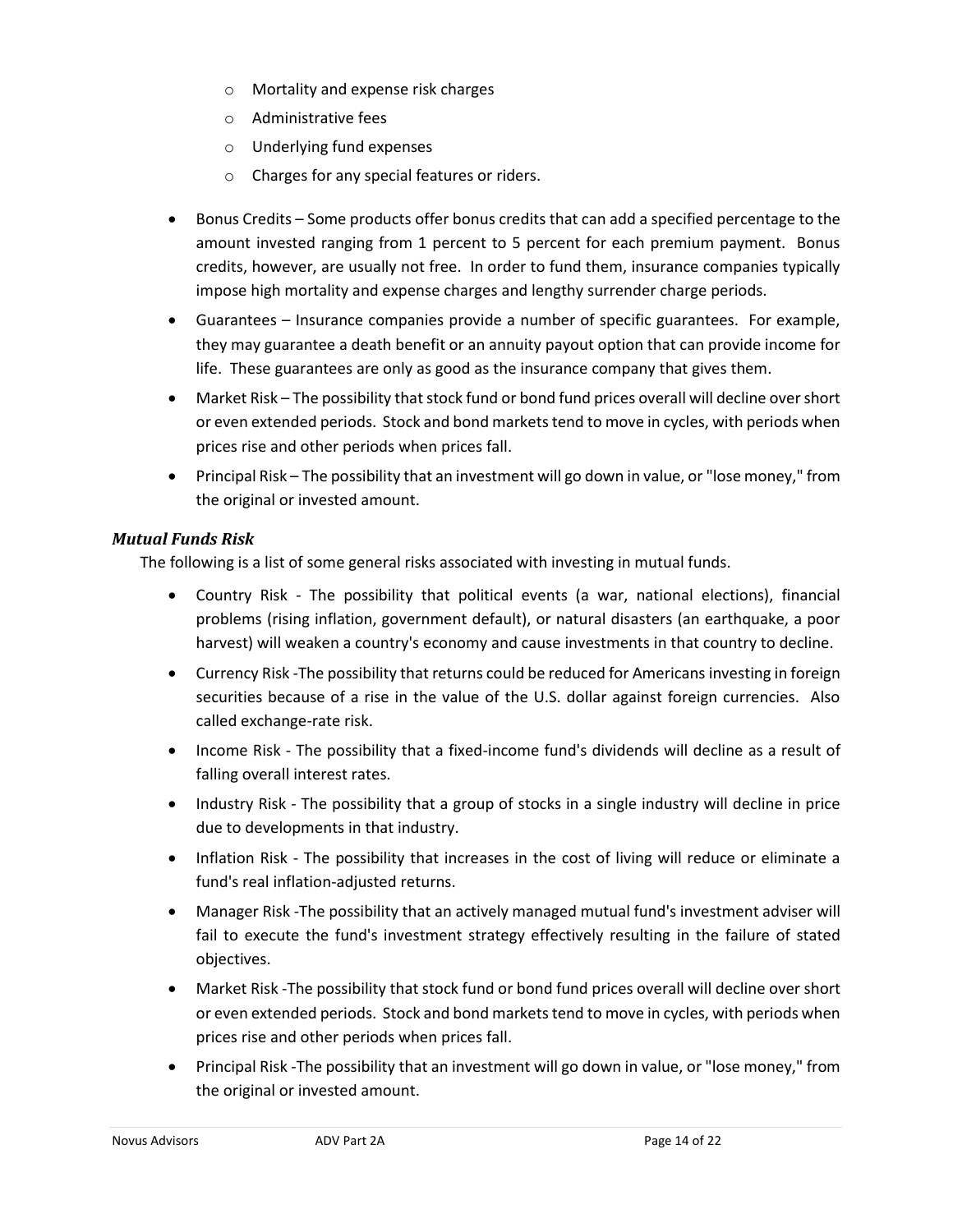#### *Stock Fund Risk*

Overall "market risk" poses the greatest potential danger for investors in stocks funds. Stock prices can fluctuate for a broad range of reasons, such as the overall strength of the economy or demand for particular products or services.

#### *Overall Risks*

Clients need to remember that past performance is no guarantee of future results. All funds carry some level of risk. You may lose some or all of the money you invest, including your principal, because the securities held by a fund goes up and down in value. Dividend or interest payments may also fluctuate, or stop completely, as market conditions change.

Before you invest, be sure to read a fund's prospectus and shareholder reports to learn about its investment strategy and the potential risks. Funds with higher rates of return may take risks that are beyond your comfort level and are inconsistent with your financial goals.

While past performance does not necessarily predict future returns, it can tell you how volatile (or stable) a fund has been over a period of time. Generally, the more volatile a fund, the higher the investment risk. If you'll need your money to meet a financial goal in the near-term, you probably can't afford the risk of investing in a fund with a volatile history because you will not have enough time to ride out any declines in the stock market.

# <span id="page-14-0"></span>**Item 9 – Disciplinary Information**

Registered Investment Advisers are required to disclose all material facts regarding any legal or disciplinary events that would be material to your evaluation of us or the integrity of our management. We do not have any information to disclose concerning Novus Advisors or any of our IARs. We adhere to high ethical standards for all IARs and associates.

# <span id="page-14-1"></span>**Item 10 – Other Financial Industry Activities and Affiliations**

Neither Novus Advisors nor any of its management persons are registered as a broker-dealer or registered as a representative of a broker-dealer, nor does it have any pending application to register. In addition, neither Novus Advisors nor its management persons are affiliated with any broker-dealer.

Novus Advisors and its management persons are not registered or registering as a commodity pool operator, futures commission merchant, or commodity trading advisor.

### **Other Financial Industry Affiliations**

As licensed insurance agents through Novus Wealth Management, LLC, Novus' owners and employees may offer insurance products to advisory clients and receive normal and customary commissions if a client makes a purchase. This presents a conflict of interest between Novus and the client because these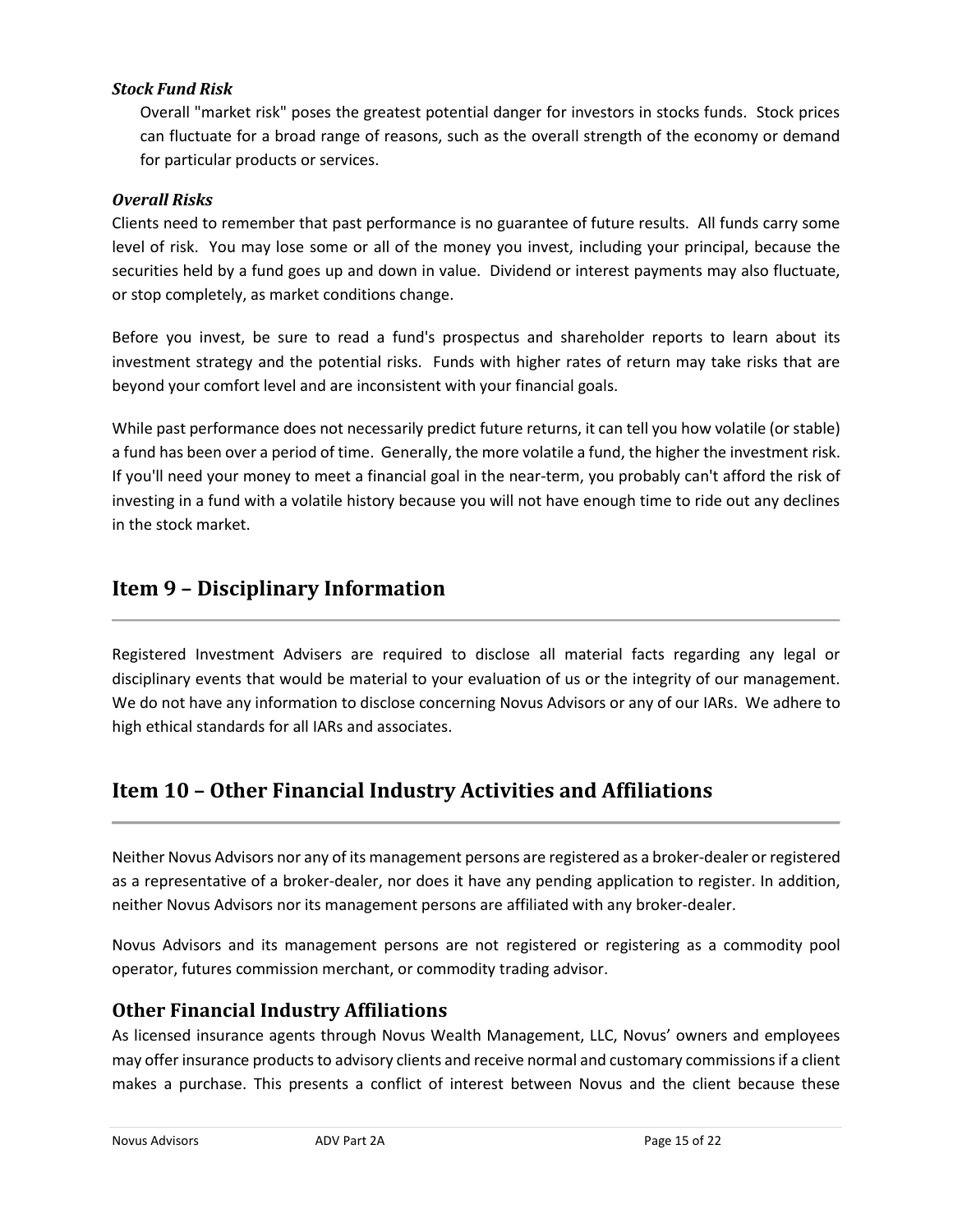associates may have an incentive to recommend insurance products as a result of the commission. When recommending commissionable products to advisory clients, these licensed insurance agents have a fiduciary duty to recommend products that are in the best interest of the client regardless of whether they are receiving a commission on this product. Clients also have the option to purchase fixed-indexed annuities or other insurance products through another firm or individual of his or her choosing and are not obligated to purchase them through Novus Wealth Management, LLC, or to purchase them at all.

Lafayette Advisors, LLC is a registered investment adviser which is affiliated through ownership with Novus. Novus' owners are also owners, officers, managers or employees of Lafayette Advisors, LLC, and share office space with Lafayette Advisors, LLC. Novus may recommend the advisory services of Lafayette Advisors, LLC to its clients. This presents a conflict of interest since Novus' owners, officers, directors or employees also have an ownership interest in Lafayette Advisors, LLC and may have a financial incentive to recommend the advisory services of Lafayette Advisors, LLC. We address this conflict of interest by full and fair disclosure to our clients.

# <span id="page-15-0"></span>**Item 11 – Code of Ethics, Participation or Interest in Client Accounts and Personal Trading**

# **General Information**

We have adopted a Code of Ethics for all IAR's of the firm describing its high standards of business conduct, and fiduciary duty to you, our client. The Code of Ethics includes provisions relating to the confidentiality of client information, a prohibition on insider trading, a prohibition of rumor mongering, restrictions on the acceptance of significant gifts, the reporting of certain gifts and business entertainment items, and personal securities trading procedures. All of our IAR's must acknowledge the terms of the Code of Ethics annually, or as amended.

# **Participation or Interest in Client Accounts**

Our Compliance policies and procedures prohibit anyone associated with Novus Advisors from having an interest in a client account or participating in the profits of a client's account without the approval of the CCO.

The following acts are prohibited:

- Employing any device, scheme or artifice to defraud
- Making any untrue statement of a material fact
- Omitting to state a material fact necessary in order to make a statement, in light of the circumstances under which it is made, not misleading
- Engaging in any fraudulent or deceitful act, practice or course of business
- Engaging in any manipulative practices

Clients and prospective clients may request a copy of the firm's Code of Ethics by contacting the CCO.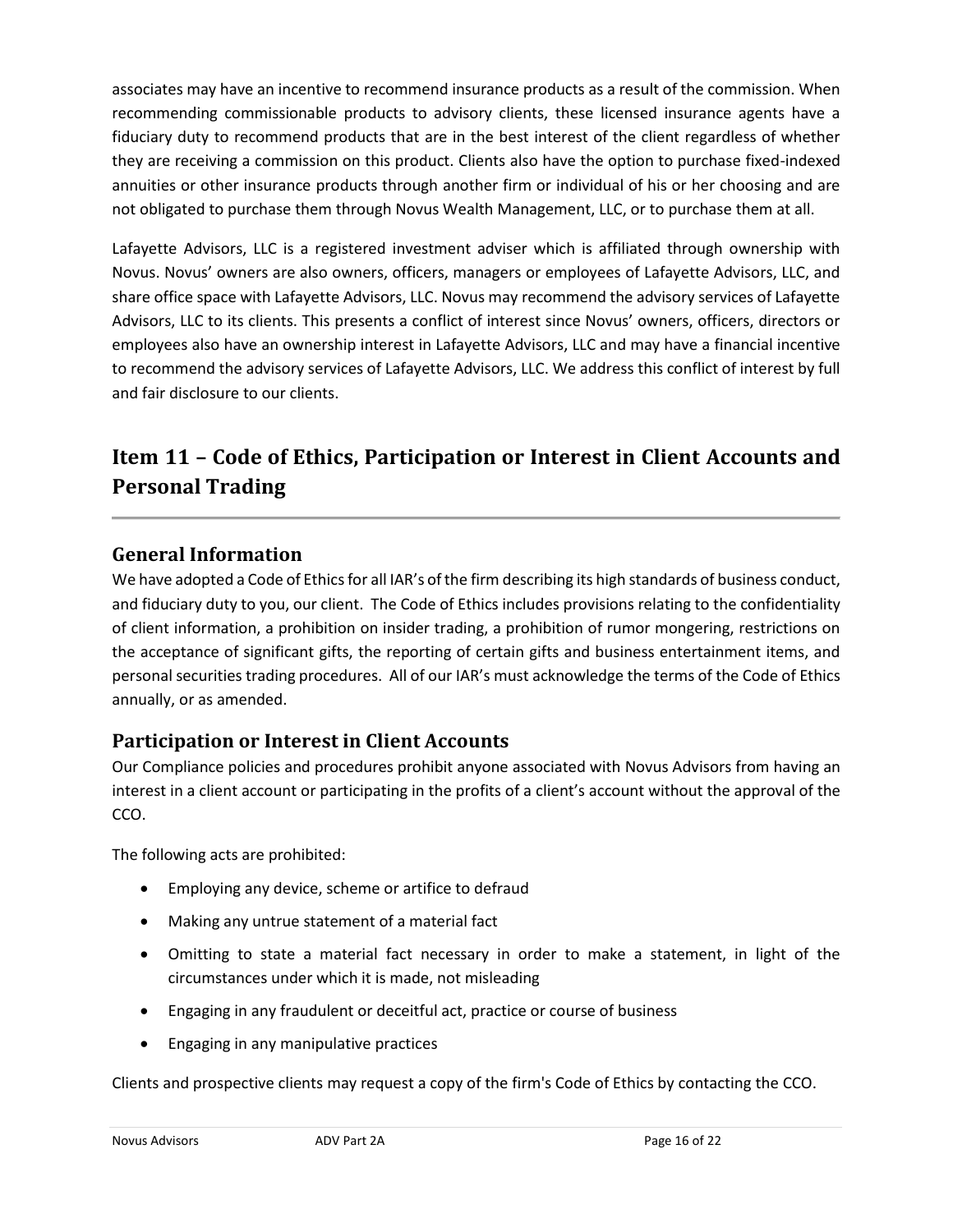# **Personal Trading**

We may recommend securities to you that we will purchase for our own accounts. We may trade securities in our account that we have recommended to you as long as we place our orders after your orders. This policy is meant to prevent us from benefiting as a result of transactions placed on behalf of advisory accounts.

Certain affiliated accounts may trade in the same securities with your accounts on an aggregated basis when consistent with our obligation of best execution. When trades are aggregated, all parties will share the costs in proportion to their investment. We will retain records of the trade Order (specifying each participating account) and its allocation. Completed Orders will be allocated as specified in the initial trade order. Partially filled Orders will be allocated on a pro rata basis. Any exceptions will be explained on the Order.

Novus Advisors has a personal securities transaction policy in place to monitor the personal securities transactions and securities holdings of "Access Persons". The policy requires that an Access Person of the firm provide the Chief Compliance Officer or his/her designee with a written report of their current securities holdings within ten (10) days after becoming an Access Person. Additionally, each Access Person must provide the Chief Compliance Officer or his/her designee with a written report of the Access Person's current securities holdings at least once each twelve (12) month period thereafter on a date the Adviser selects; provided, however that at any time that the Adviser has only one Access Person, he or she shall not be required to submit any securities report described above.

We have established the following restrictions in order to ensure our fiduciary responsibilities regarding insider trading are met:

• No securities for our personal portfolio(s) shall be bought or sold where this decision is substantially derived, in whole or in part, from the role of IARs of Novus Advisors, unless the information is also available to the investing public on reasonable inquiry. In no case, shall we put our own interests ahead of yours.

# **Privacy Statement**

We are committed to safeguarding your confidential information and hold all personal information provided to us in the strictest confidence. These records include all personal information that we collect from you or receive from other firms in connection with any of the financial services they provide. We also require other firms with whom we deal with to restrict the use of your information. Our Privacy Policy is available upon request.

### **Conflicts of Interest**

Novus Advisors' IARs may employ the same strategy for their personal investment accounts as it does for its clients. However, IARs may not place their orders in a way to benefit from the purchase or sale of a security.

We act in a fiduciary capacity. If a conflict of interest arises between us and you, we shall make every effort to resolve the conflict in your favor. Conflicts of interest may also arise in the allocation of investment opportunities among the accounts that we advise. We will seek to allocate investment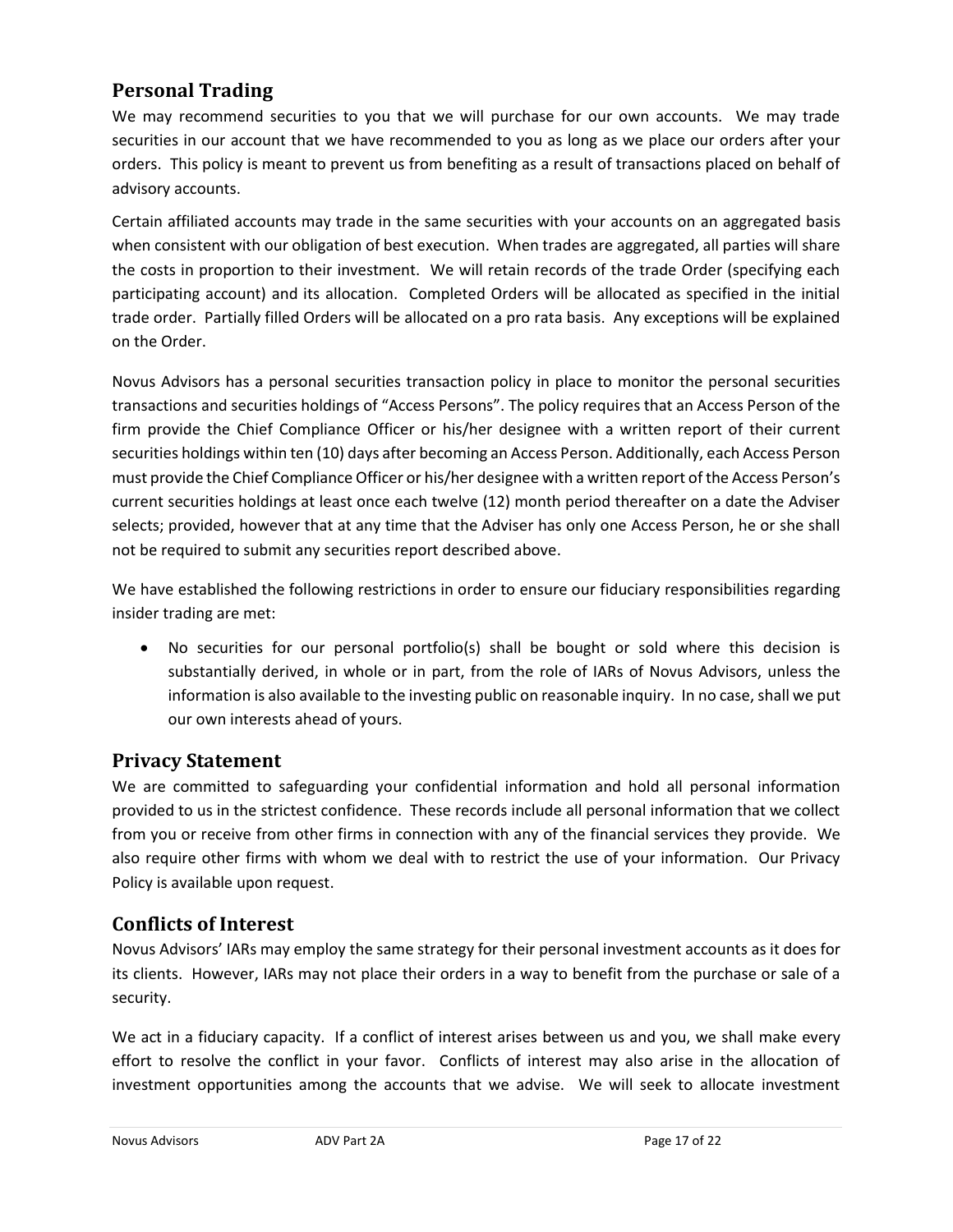opportunities according to what we believe is appropriate for each account. We strive to do what is equitable and in the best interests of all the accounts we advise.

# <span id="page-17-0"></span>**Item 12 – Brokerage Practices**

### **Factors Used to Select Custodians**

In recommending a custodian/broker-dealer, we look for a company that offers relatively low transaction fees, access to desired securities, trading platforms, and support services. We may recommend clients use TD Ameritrade as the qualified custodian for their accounts when utilizing our asset management services.

Novus considers the following factors in selecting or recommending brokerage firms for your transactions and in determining the reasonableness of the compensation or other remuneration paid to the brokerage firms:

- Quality of Services Provided Trade Implementation Costs
- Value of Research and Related Information and Products Provided Market Liquidity Provided
- Confidentiality of Trading Intentions
- Investment Styles (Compatibility Between Novus and the Brokerage Firm) Financial Stability
- Ability to Execute Difficult Trades
- Other Factors Which May Be Identified by Novus From Time To Time

#### **Soft Dollars**

The brokerage and research services or products received by Novus under our arrangement with our custodian are deemed to be soft dollar benefits. Novus participates in the institutional advisor program (the "Program") offered by TD Ameritrade Institutional. TD Ameritrade Institutional is a division of TD Ameritrade Inc., member FINRA/SIPC/NFA ("TD Ameritrade"), an unaffiliated SEC-registered brokerdealer and FINRA member. TD Ameritrade offers to independent investment advisors such as Novus services which include custody of securities, trade execution, clearance and settlement of transactions. Novus receives some benefits from TD Ameritrade through its participation in the Program.

As stated above, Novus participates in TD Ameritrade's institutional customer program and it may recommend TD Ameritrade to its clients for custody and brokerage services. There is no direct link between Novus' participation in the Program and the investment advice Novus gives to its clients, although Novus does receive economic benefits through its participation in the Program that are typically not available to TD Ameritrade retail investors. These benefits include the following products and services (provided without cost or at a discount): receipt of duplicate client statements and confirmations; research related products and tools; consulting services; access to a trading desk designated to serving us; access to block trading (which provides the ability to aggregate securities transactions for execution and then allocate the appropriate shares to client accounts); the ability to have advisory fees deducted directly from our client accounts held at TD Ameritrade; access to an electronic communications network for client order entry and account information; access to mutual funds with no transaction fees and to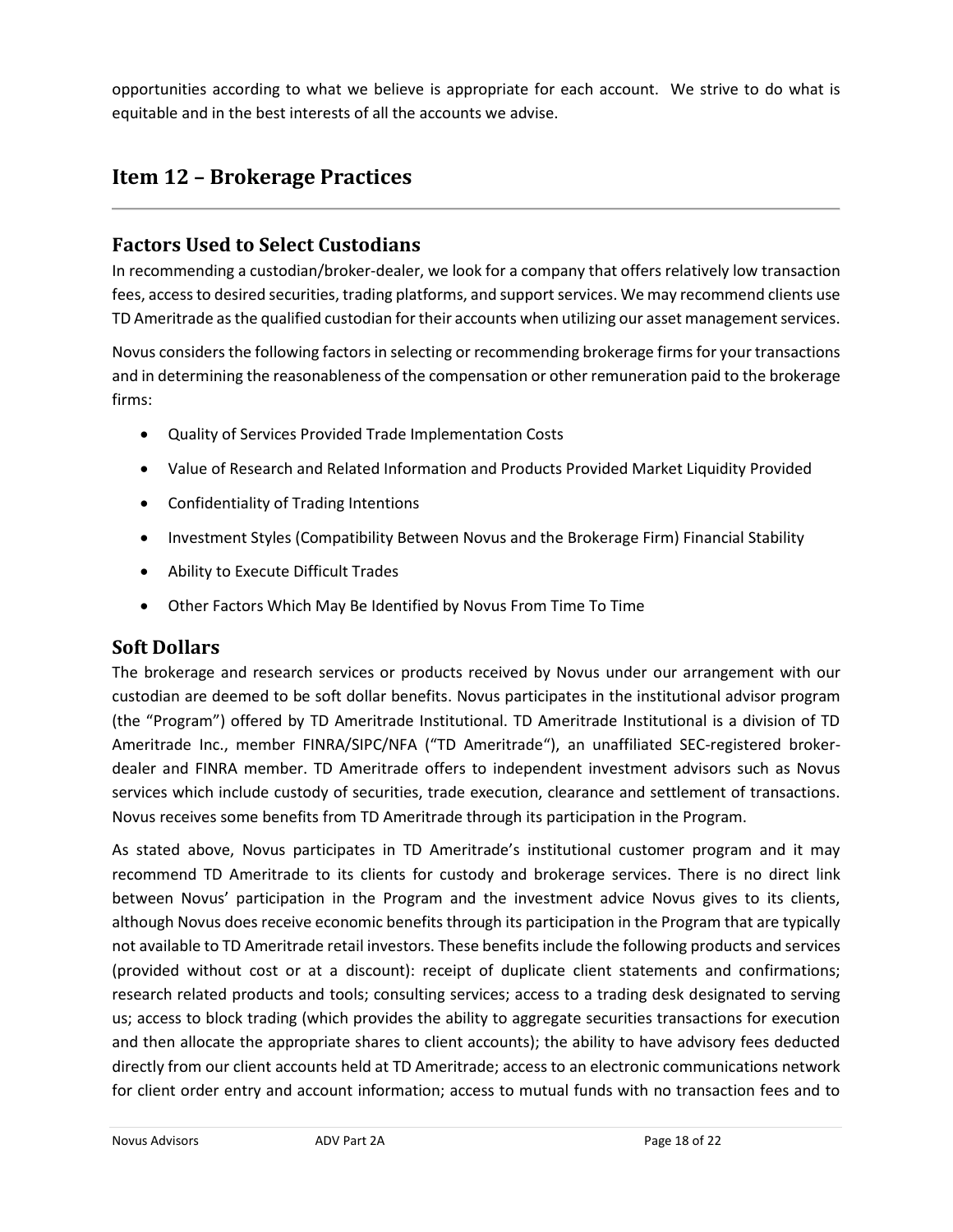certain institutional money managers; and discounts on compliance, marketing, research, technology, and practice management products or services provided to Novus by third party vendors. TD Ameritrade may also have paid for business consulting and professional services received by Novus or by its related persons or entities. Some of the products and services made available by TD Ameritrade through the Program may benefit Novus but may not benefit its clients' accounts directly although may assist Novus in managing and administering client accounts, including accounts not maintained at TD Ameritrade. Other services made available by TD Ameritrade are intended to help Novus manage and further develop its business enterprise. The benefits received by Novus or its employees through participation in the Program does not depend on the amount of brokerage transactions directed to TD Ameritrade by Novus. As part of Novus' fiduciary duties to our clients, it endeavors at all times to put the interests of Novus' clients first. Clients should be aware, however, that the receipt of economic benefits by Novus or its related persons or entities in and of itself creates a potential conflict of interest and may indirectly influence Novus' choice of TD Ameritrade for custody and brokerage services.

# **Best Execution**

We have an obligation to seek best execution for you. In seeking best execution, the determinative factor is not the lowest possible commission cost but whether the transaction represents the best qualitative execution, taking into consideration the full range of a broker-dealer's services, including the value of research provided, execution capability, commission rates, reputation and responsiveness. Novus has established an Execution Review Committee which periodically reviews its brokerage practices and the reasonableness of compensation or other remuneration paid to brokerage firms and monitors its efforts to seek best execution of client transactions.

# **Brokerage for Client Referrals**

In selecting a broker-dealers, we do not take into consideration whether or not we will receive client referrals from the broker-dealer or third-party.

# **Directed Brokerage**

We do not permit directed brokerage. We will require you to use TD Ameritrade as the custodial firm.

# **Trading**

Transactions for each client account generally will be affected independently, unless we decide to purchase or sell the same securities for several clients at approximately the same time. We may (but are not obligated to) combine or "batch" such Orders to obtain best execution, to negotiate more favorable commission rates or to allocate equitably among our clients' differences in prices and commission or other transaction costs. Under this procedure, transactions will be price-averaged and allocated among our clients in proportion to the purchase and sale orders placed for each client account on any given day.

# **Trade Errors**

Novus is responsible for reimbursing clients for all losses due to trade errors made by Novus in client accounts. Novus is not entitled to retain "net gains" from trade corrections. "Net gains" are defined as positive error account balances resulting from trade corrections. TD Ameritrade will automatically sweep any advisor error account credit balances to a designated TD Ameritrade error account each business day. TD Ameritrade will then donate the balances swept to the TD Ameritrade error account to charity.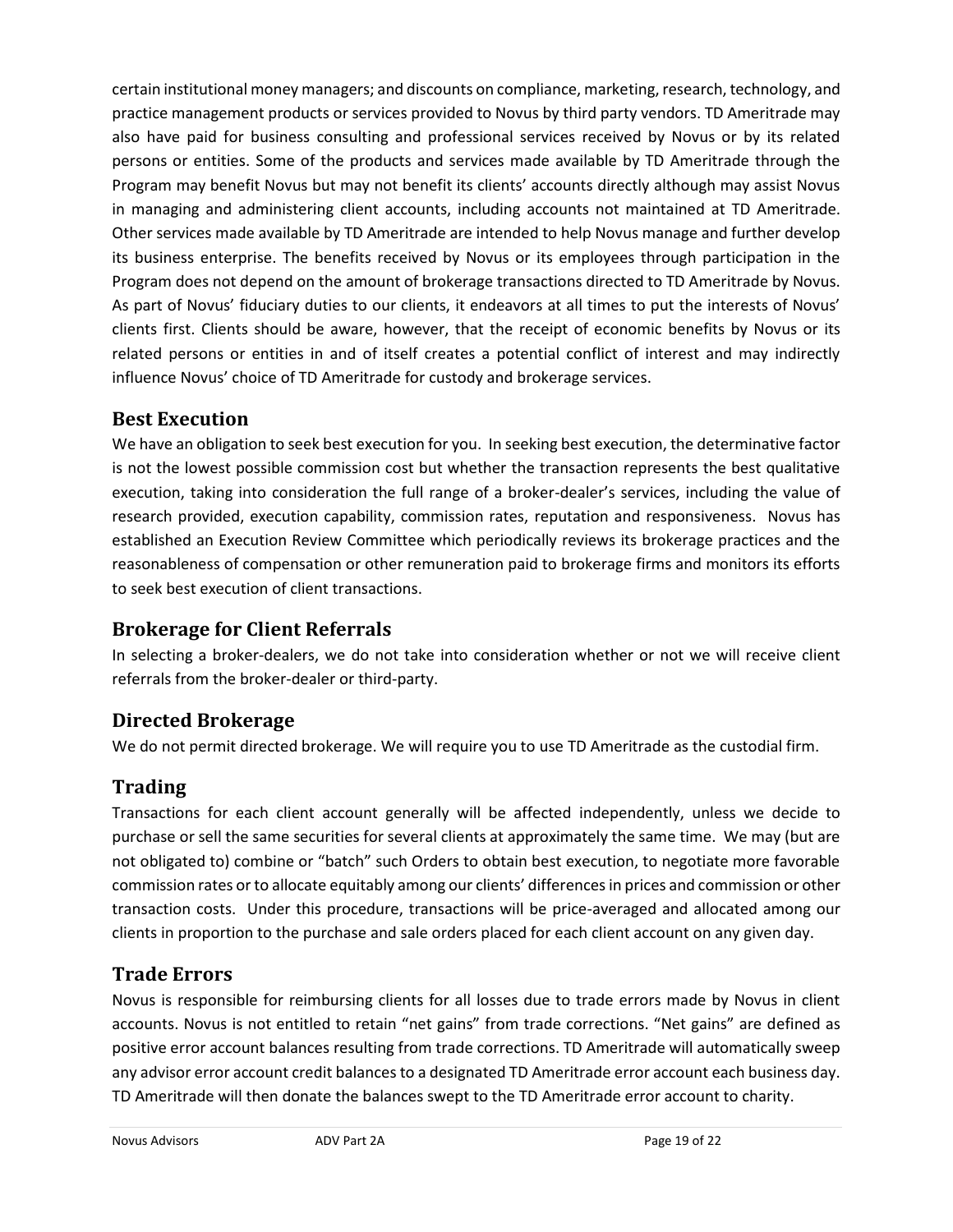# **ERISA 3(21) and 3(38)**

As it relates to ERISA Plan business, the Adviser's model does not involve transactional business and, consequently, the Adviser does not currently engage brokers in any transactional capacity.

### **Best Execution**

The Adviser does not trade in any Plan client accounts.

### **Trading**

The Adviser does not trade in individual Plan participant accounts.

# <span id="page-19-0"></span>**Item 13 – Review of Accounts**

#### **Reviews**

Novus' client accounts are reviewed on a continuous basis by the individual portfolio managers with primary responsibility for the particular account. Factors which may trigger more frequent reviews include change in client investment objectives or circumstances such as retirement or a large contribution or withdrawal to or from an account, significant developments or events specific to a particular security held in the account, or significant market, economic or political developments.

### **Reports**

Novus will provide clients with written reports concerning his or her account(s) upon request. You will be provided with paper confirmations for each securities transaction executed in the account by the custodian. You are obligated to notify us of any discrepancies between the statements provided by Novus Advisors and the custodian(s) or any concerns you have about the account(s).

# <span id="page-19-1"></span>**Item 14 – Client Referrals and Other Compensation**

We do not receive any economic benefit from someone who is not a client for providing investment advice or other advisory services to our clients nor do we directly or indirectly pay any compensation to another person if they refer clients to us.

# <span id="page-19-2"></span>**Item 15 – Custody**

We do not have physical custody of any accounts or assets. However, we may be deemed to have custody of your account(s) if we have the ability to deduct your advisory fees from the custodian. We use TD Ameritrade as the custodian and/or broker-dealer for all your accounts. You should receive at least quarterly statements from the broker-dealer or custodian that holds and maintains your investment assets. We urge you to carefully review such statements and compare this official custodial record to the account reports that we may provide to you. Our reports may vary from custodial statements based on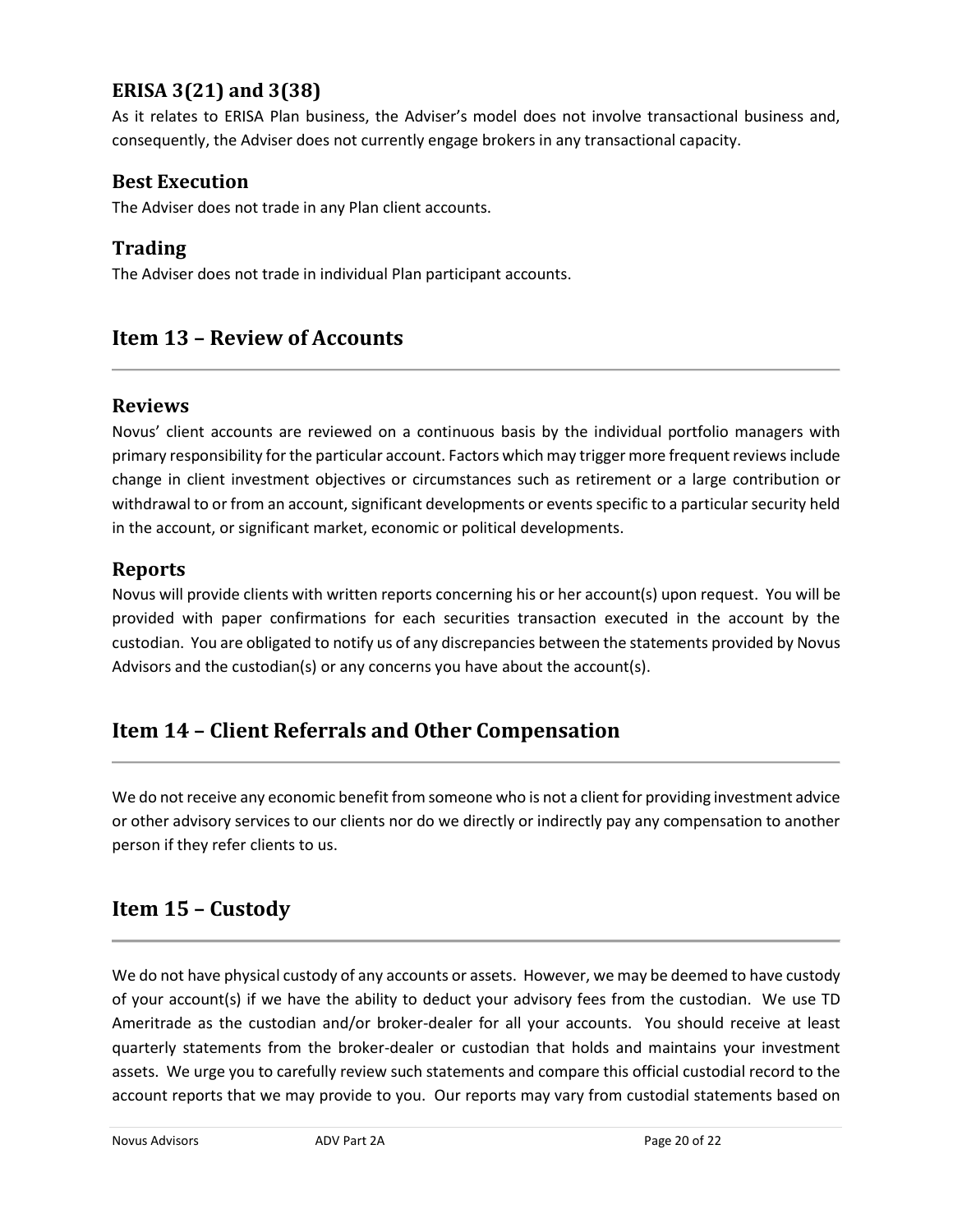accounting procedures, reporting dates, or valuation methodologies of certain securities. If you notice any discrepancies, please contact Novus Advisors.

We do not debit the client fees directly from your advisory account. We send information to your custodian to debit your fees and to pay them to us. You authorized the custodian to pay us directly at the onset of the relationship.

# **Qualified Retirement Plan Custody**

We do not have actual or constructive custody of any client's account. We do not have the ability to deduct fees directly from the plan accounts.

If authorized by the Plan Sponsor, the Adviser has the ability to debit fees directly from the Plan Sponsor's bank account through the submission of a billing file to the plan custodian, however, the Adviser does not have authority to possess or take actual custody of clients' funds or securities. Plan Sponsors and plan participants should receive at least quarterly statements from the recordkeeper and Plan Sponsors and participants should carefully review such statements.

# **Standing Letter of Authorization**

Novus Advisors does not currently have any standing letters of authorization with any of clients and therefore we are not deemed to have custody of client assets in this regard.

# <span id="page-20-0"></span>**Item 16 – Investment Discretion**

We manage assets on a discretionary and a non-discretionary basis. If you provide discretion authority, which will be evidenced via the written, discretionary agreement between the client and the Adviser, we will have the authority to determine the following without your consent:

- Securities to be bought or sold for your account
- Amount of securities to be bought or sold for your account

In all cases this discretion is exercised in a manner consistent with your stated investment objectives for your account and in accordance with any restrictions placed on the account(s).

When active asset management services are provided on a discretionary basis the client will enter into a separate custodial agreement with the custodian. The custodian agreement will include a limited power of attorney to trade in the client's account(s) which authorizes the custodian to take instructions from us regarding all investment decisions for your account.

If you do not give us the authority to manage your account on a discretionary basis, which will be evidenced via the written, non-discretionary agreement between the client and the Adviser, then we cannot buy or sell any security in your account without your prior, express permission. Please be advised that this could adversely affect the Adviser's ability to take advantage of price swings when attempting to